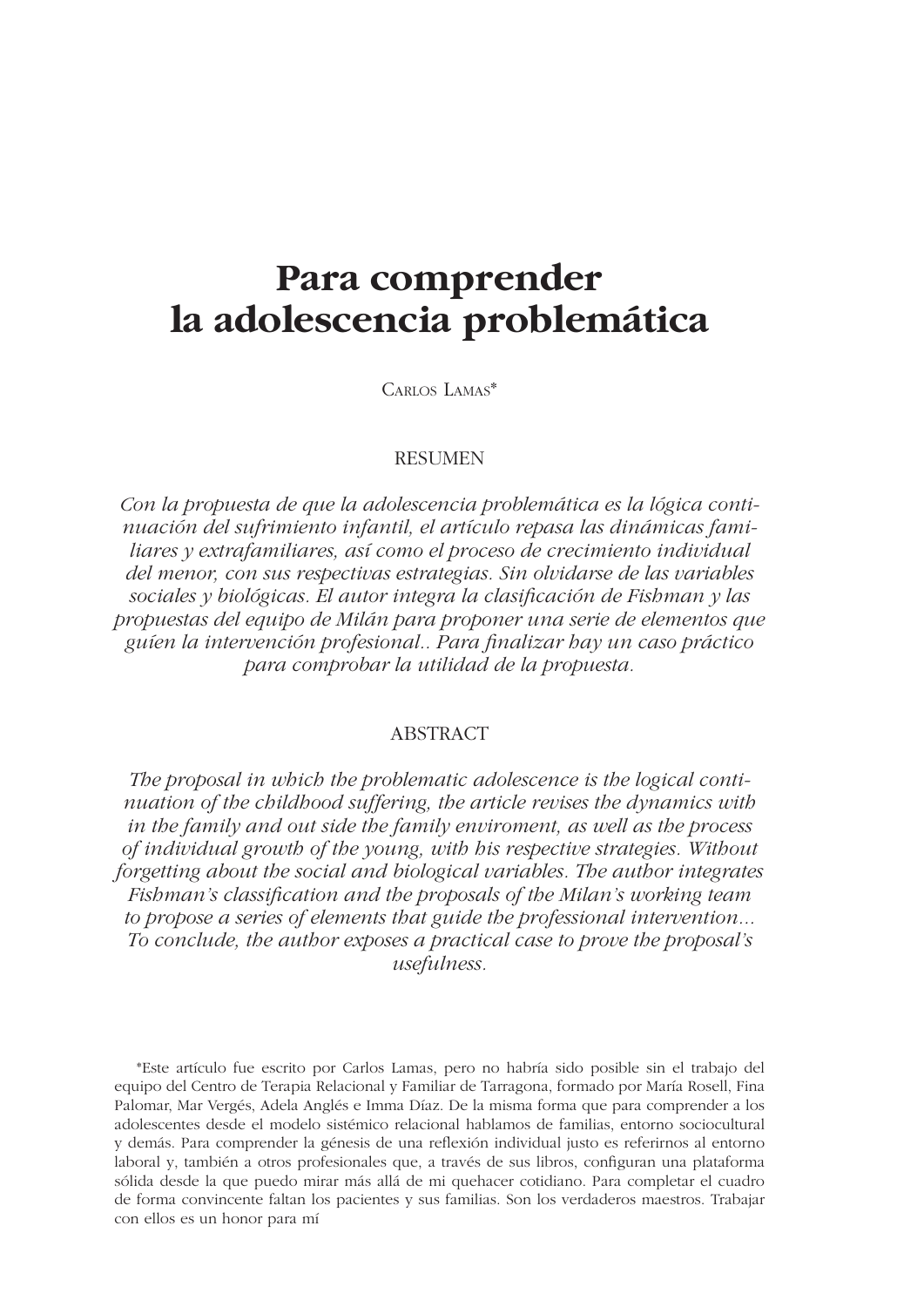El artículo presenta los siguientes elementos:

1 TABLERO, 4 PATAS, 8 TORNI-LLOS y 1 MANUAL DE INSTRUC-**CIONES** 

(Usted con la mesa montada, seguirá trabajando).

# **INTRODUCCIÓN**

e configurado este artículo desde una estruc-Ltura sencilla que permite agrupar los temas en dos grandes principios y cuatro apartados. Esos seis elementos, cuatro patas, tablero y tornillos, permiten construir una mesa virtual sobre la que el lector seguirá trabajando. Usted debe colocar encima de ella su experiencia profesional, personal y su modelo teórico, para diseñar su metodología de intervención. El manual de instrucciones acompaña y pretende guiar, aunque no siempre sea comprensible.

Empieza el artículo por el tablero, la historia que nos contextualiza al adolescente problemático. Le sigue la primera pata, la estructura familiar que nos proporciona una brújula para no perdernos. La siguiente pata de la mesa nos habla de dos ejes que configuran el entorno de crecimiento del menor, la conyugalidad y la parentalidad, fundamental para diseñar la intervención. La tercera pata recupera al individuo, para que comprendamos los cambios evolutivos y las diferentes estrategias de los hermanos. La última pata, que da estabilidad a la mesa, es el entorno sociocultural, que nos permite acercarnos a los padres. Como elemento de unión de todo lo anterior tenemos los tornillos, la biología. Y, para finalizar, le proporcionamos el manual de instrucciones que es el constructivismo, que nos lleva a la ética.

# EL TABLERO: LA HISTORIA

Para comprender la adolescencia problemática se debe empezar por un salto conceptual: No bay adolescentes problemáticos, sino niños sufrientes que crecieron. La adolescencia es una fase importante en el crecimiento individual, donde se inicia el proyecto de individuación de una forma consciente, donde se sientan las bases para definir la identidad. Sin embargo, la adolescencia no es una fase en el ciclo vital familiar, sino tan sólo un paso más en la crianza de los hijos, que culmina con la emancipación y el nido vacío. Por tanto, prefiero conceptualizar a los adolescentes problemáticos como niños sufrientes que, al crecer, evidencian su malestar y sus rígidas estrategias de supervivencia. Los adolescentes encuentran en los contextos sociales extrafamiliares cajas de resonancia para su malestar, a la vez que encuentran en esos contextos sociales otra fuente de frustración, al no saber poner en marcha estrategias relacionales funcionales.

La primera idea, que nos dará forma al tablero, es la necesidad de conocer la historia del adolescente. Por tanto, debemos conocer cuál es el sufrimiento de ese niño y cómo sobrevivió.

El sufrimiento infantil se produce por la combinación de dos factores, una baja parentalidad y la inclusión del menor en dinámicas disfuncionales de adultos. En otras palabras, las familias que se configuran bajo el signo del conflicto, al nacer un hijo, tienen grandes posibilidades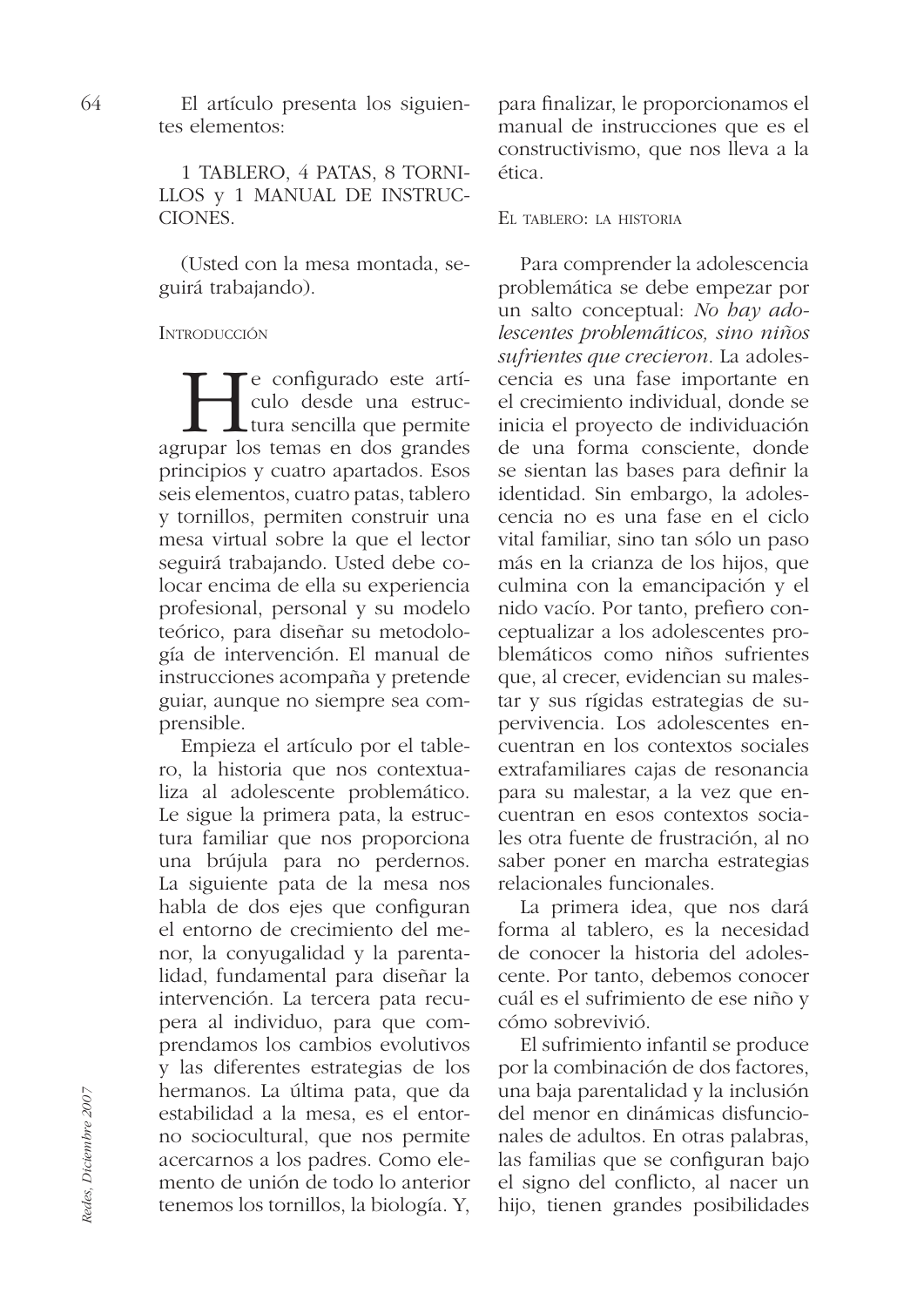de que ese conflicto se traduzca en dos elementos negativos para la crianza del menor. Por un lado, la escasa parentalidad, ya que los adultos, en dificultad relacional con su pareja y con su familia de origen, tienen muchas posibilidades de ejercer su papel parental con menor eficacia. Por otro lado. esos adultos incluyen al menor en sus propios líos, encontrando en los pequeños lo que otros adultos les niegan, y munición para combatirlos. Véase esquema adjunto.

El caso más típico es la madre abandonada por su marido  $y$  por su familia de origen, que busca el  $\overline{c}$ ariño y la complicidad en un bijo. El menor responderá con extrema lealtad haciéndose cargo del sufrimiento materno, ofreciéndole su apoyo incondicional. El precio a pagar será inhibir, incluso falsear sus estados emocionales negativos, y acelerar su crecimiento cognitivo. Siempre sonriente e hipermaduro,

el niño recogerá alabanzas de los adultos  $y$  envidia  $y$  bostilidad de sus pares. Nada de ello será trágico basta que el menor desee la aceptación de sus compañeros. En ese momento, el escondido sufrimiento infantil se manifestará como adolescente problemático. Por un lado, la rabia por haber sido utilizado en tareas que no le correspondían, suplir la ausencia del marido, consolar a la esposa. Por otro, habérsele escamoteado los progenitores, uno no estaba, el otro debía ser cuidado. A todo ello, se suma que la estrategia funcional en la infancia -la hipermadurez e inhibición de las emociones- es una pésima berramienta para afrontar los retos de la adolescencia. Ese adolescente que se encierra en sí mismo. que no tiene amigos ni novios y que estudia de forma compulsiva es el retrato del fracaso. Ese fracaso que eclosiona en la adolescencia se gestó durante largos años.

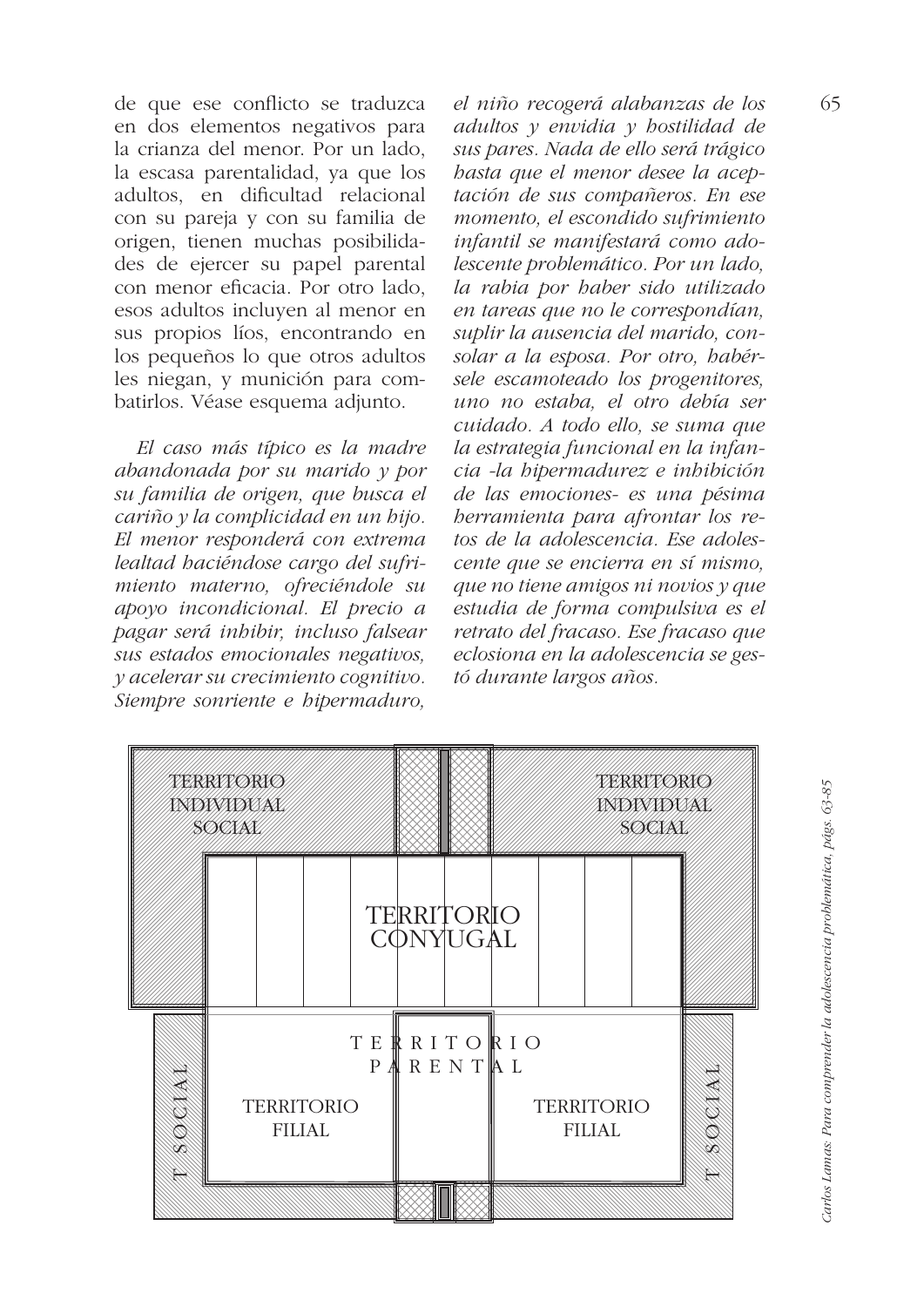

La historia también se aplica a los padres. Debemos comprender las razones que empujan a estos padres a actuar de esa forma. Para ello, deberemos conocerlos.

Esa madre triste busca consuelo en su bijo porque buyó de su propia familia de origen, escogiendo a un bombre que le babía prometido reparar todo el daño recibido. El príncipe azul se destiñó en el primer lavado, apareciendo una rana. La madre no podía volver con los suyos, ya que la elección de pareja había sido un desafío dirigido a alguno de los progenitores. Y éstos respondían delante de las desavenencias conyugales, apoyando al yerno.

El marido creyó encontrar una pareja que le proporcionaría todo el reconocimiento que le faltó en su familia. Era un patito feo que el amor transformó en cisne. Pero

poco le duró la dicha, su esposa seguía mirando a su propia familia. Él se sintió estafado, utilizado. Su rabia explotó. En el alcobol encontró un euforizante que, por un momento, lo convertía en un príncipe.

El nacimiento del bijo cambia el escenario. Se convierte para la madre en un refugio para su malestar. Con la dedicación al bijo demuestra al marido y a la familia de origen lo buena madre que es, además de mostrarles cómo le gustaría ser tratada, con cariño, con lealtad, con complicidad, con diversión,.... Todo ello irrita al padre, que ve cómo lo que desea de su esposa se lo lleva el recién llegado intruso. Esa rabia le dificulta el acceso a su hijo  $y$  ejercer las funciones parentales. Al ser un bebé, el padre convertirá su hostilidad en ausencia. Más tarde, cuando el chico empiece a enfrentarlo, la bostilidad del padre se manifestará.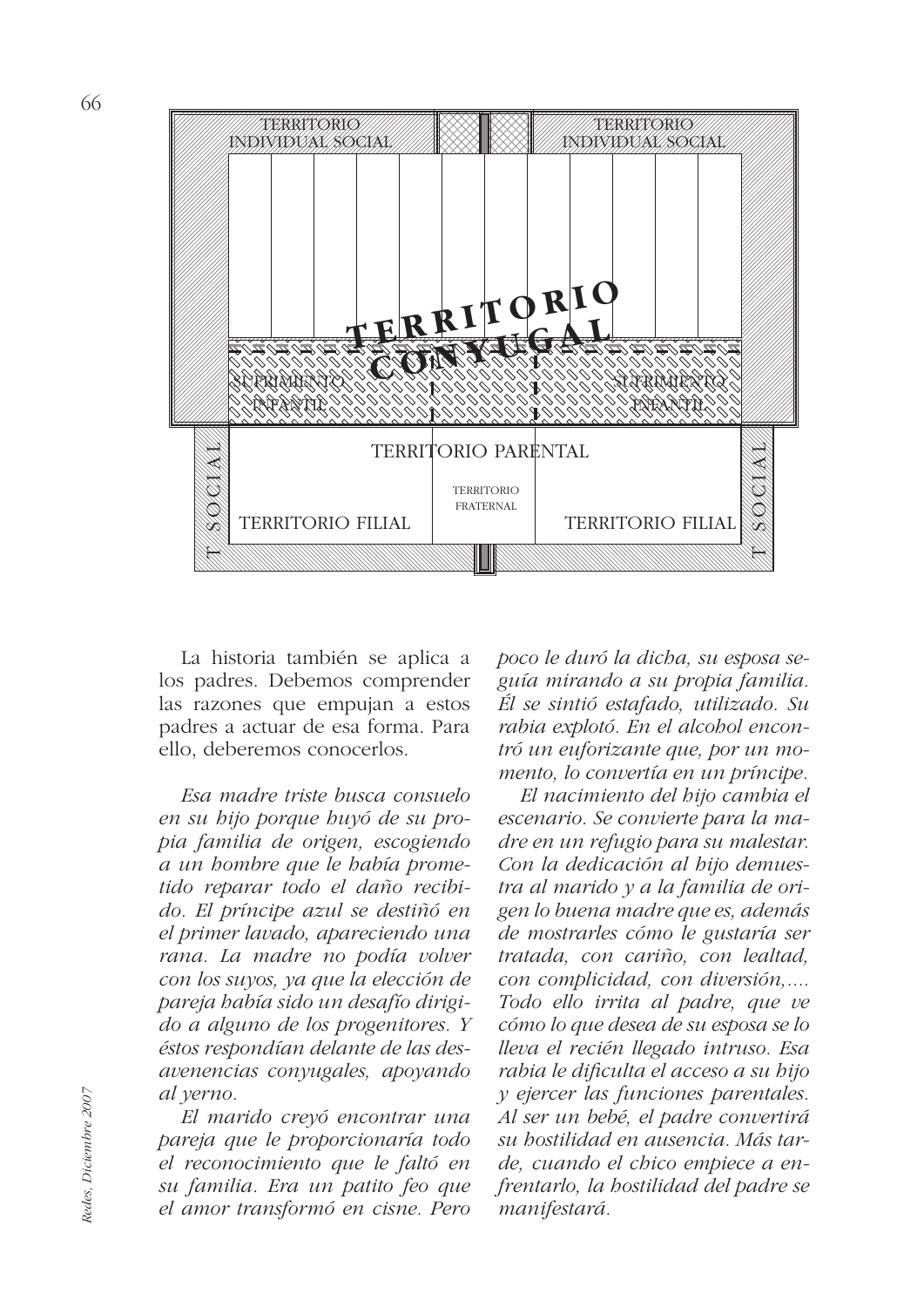La razón por la que la historia es el tablero de la mesa es la siguiente: En la intervención, nuestro punto de partida es que «los padres son los mejores terapeutas de los hijos». La función de un terapeuta de familia es la del traductor entre partes. la de co-constructor de la historia familiar y la de ayudar a reparar daños causados. En definitiva, poner en marcha unas relaciones más funcionales. Para realizar todas esas actividades, un psicoterapeuta debe partir de una complicidad, de un enganche con los miembros de la familia. Para conseguirlo debe comprenderlos de una forma amable, debe responsabilizarlos sin culpabilizarlos, debe animarlos a cambiar sin conducirlos más allá de sus limitaciones, debe identificar y ampliar sus propios recursos,..... Debe hacer muchas cosas, pero ninguna de ellas es hacer de padre o de madre. El primer paso, por tanto, es recuperar y colaborar con los adultos responsables de la crianza.

El siguiente punto de nuestra intervención es ayudar a transformar el sufrimiento del adolescente en fuerza creativa. Los chicos precisan, en un primer momento, de una explicación para entender y poner palabras a su malestar. Con una lectura histórica y relacional, el sufrimiento disminuye ya que el adolescente es tratado como superviviente del drama familiar pero también como actor, ya que puso en marcha una estrategia que le permitió sobrevivir. Esta intervención se realiza en entrevistas familiares, en donde los padres tiene un doble protagonismo, el de ayudar a co-construir la historia, a la vez que se apoya a estos padres para que retomen sus funciones. Todo ello sin olvidar responsabilizar al adolescente de sus actuaciones en la familia.

El paso siguiente es ayudar al adolescente en su proyecto vital, diseñando estrategias eficaces de relación con el exterior. Este punto se realiza a través de entrevistas individuales.

#### PRIMERA PATA: LA ESTRUCTURA FAMILIAR

Para mostrar la importancia de la estructura familiar en el origen y mantenimiento del problema, utilizaré la descripción de Fishman sobre el adolescente rebelde y el  $clandestino<sup>1</sup>$ .

El *adolescente rebelde* crece en una estructura familiar caracterizada por fronteras y límites porosos, lo que se manifiesta en que los miembros de la familia están intensamente interconectados. Todos saben de todos. Lloran, gritan y ríen al unísono. Las fronteras porosas hacen que estas familias estén muy conectadas con las familias de origen, con los amigos, con la comunidad y con la cultura en donde viven. Son familias que explican sus dificultades y logros, a la vez que oyen y siguen los consejos que les llegan del exterior.

Otro elemento estructural diferenciador es la baja jerarquización. Son padres cercanos que les gusta hablar, convencer y hacer partícipes a sus hijos de las vivencias cotidianas. Los hijos son descritos por sus progenitores como simpáticos, sensibles, nobles, impulsivos y poderosos dentro de la familia. Puede ser que la visión del exte-

Carlos Lamas: Para comprender la adolescencia problemática, págs. 63-85

<sup>1.</sup> Parto de la tipología de Fishman sobre adolescentes problemáticos. Los clasifica en rebeldes, salvadores, clandestinos, sociópatas, predestinados al fracaso e imperfectos.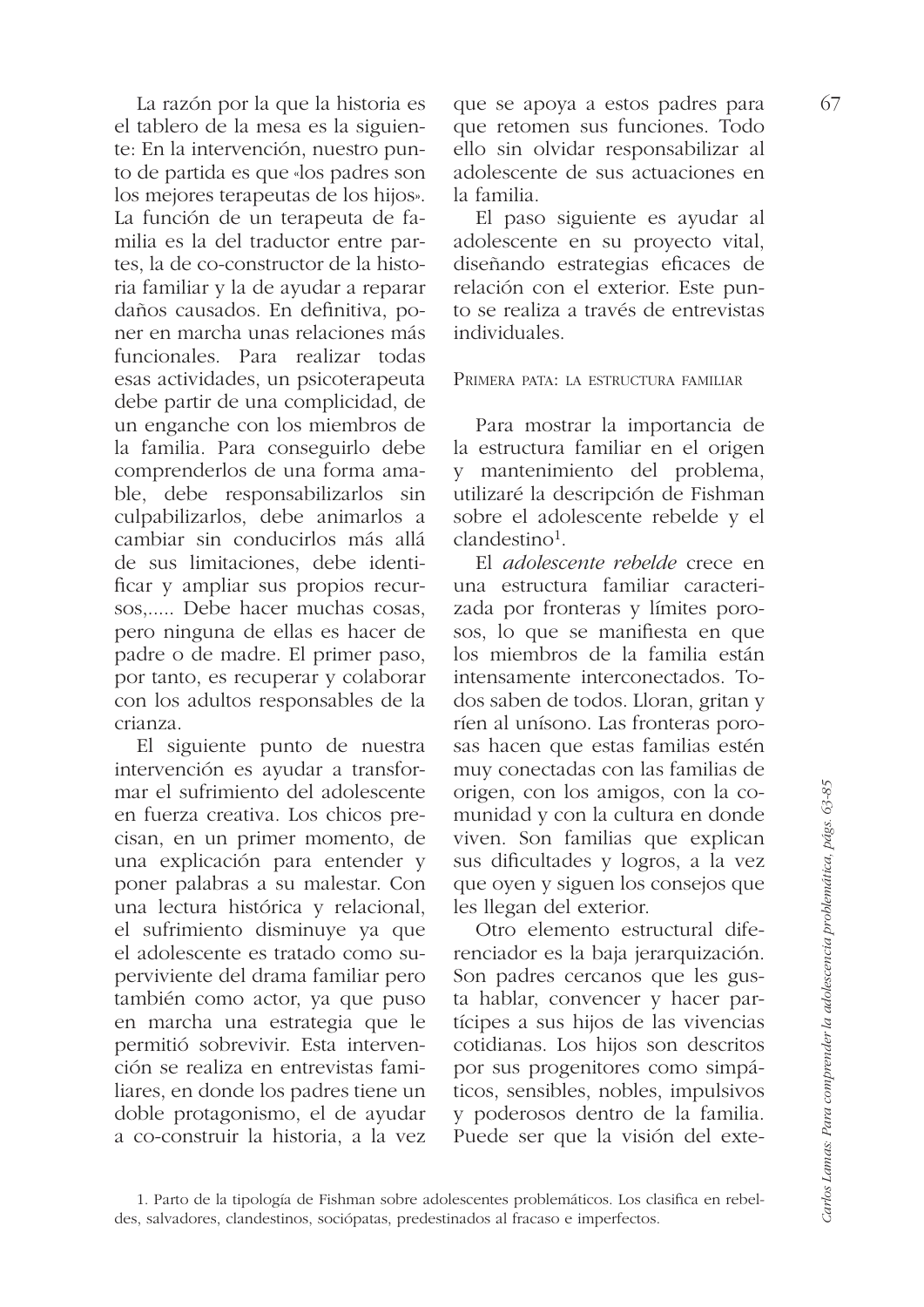rior no sea tan amable como la de los padres. A veces, esos chicos responden a las frustraciones de la vida con rabia desmesurada y establecen relaciones con sus pares y novios teñidas de pasión, de intensos enamoramientos, de celos y de rupturas seguidas por aparatosas reconciliaciones.

En contraposición, encontramos al adolescente clandestino que crece en una estructura familiar con fronteras y límites impermeables. Los miembros de la familia viven muy compartimentados, desligados entre sí, con un bajo intercambio de información y energía entre ellos. Los padres se enteran muy tarde de las dificultades de los hijos y los hijos desconocen a sus padres como personas, viviéndolos como seres que ejercen una función. Las fronteras impermeables favorecen que los problemas se resuelvan en casa, y que los consejos del exterior encuentren un escepticismo generalizado.

La jerarquía está claramente definida. Nadie alza la voz, excepto en contadas ocasiones el cabeza de familia. Habitualmente, con una mirada es suficiente. Los hijos son descritos por los progenitores como honestos, genuinos, responsables, maduros, leales y fríos. Los padres mantienen que las actividades de los hijos en el exterior son responsabilidad de los chicos y, consecuentemente, ellos no explican nada. Los hijos saben que con los logros sociales, noviazgo, estudios y trabajo mantienen a los padres satisfechos, consiguiendo una gran autonomía. Vistos desde fuera esos chicos parecen inaccesibles, con una rica vida interior, poco sensibles a las necesidades emocionales (propias y de los otros), muy competentes cognitivamente y en los quehaceres diarios, con acciones reflexionadas y exitosas, pero que pueden ser crueles. Las relaciones con los pares y novios están marcadas por la tranquilidad emocional, por lo práctico y por las rupturas gélidas.

Más que narrar un caso concreto, hablaré de familias tradicionales y de familias modernas. Hace 50 años, las familias respondían al modelo de adolescente clandestino v. actualmente, nos encontramos a la familia del adolescente rebelde. Es un buen ejemplo, para entender que las estructuras familiares se dan en una continua interacción con el medio. La cultura y la sociedad han cambiado, la estructura familiar también. En la actualidad, se prima la cercanía, el intercambio verbal, la expresión de las emociones y la igualdad. Han caído en desgracia la jerarquía, las intelectualizaciones, la autonomía precoz y las diferencias por géneros. Las familias son consonantes con el medio, se prestan a realizar una crianza prolongada y a dar soporte a sus hijos en fases avanzadas de su crecimiento. Esos jóvenes se acoplan mejor a un medio social cambiante que les exige una alta flexibilidad.

En ambos casos, los padres cometieron el mismo error, ser poco sensibles<sup>2</sup> con las necesidades infantiles. Los adultos organizaron la familia a partir de sus propias necesidades incluvendo a sus hijos de forma predeterminada y rígida. Los rebeldes tienen padres que buscan en sus hijos el reconocimiento, el amor y la complicidad que les falla

<sup>2.</sup> La sensibilidad de los padres los hace empáticos y resolutivos con los problemas de sus hijos La sensibilidad diferencia entre necesidades infantiles y de los adultos.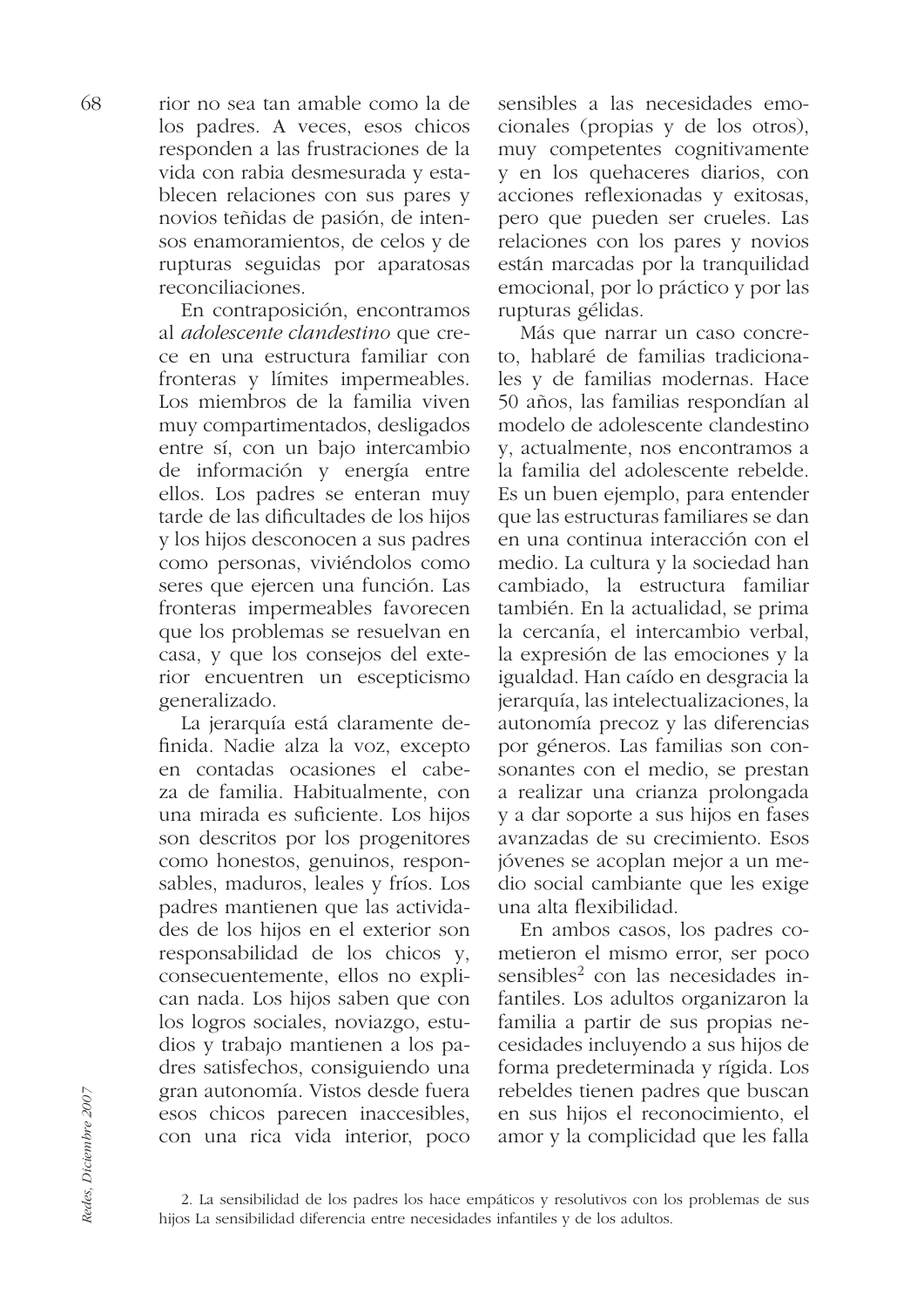en otras áreas de su vida. Los clandestinos tienen padres que organizan la crianza para que la imagen que proyecta la familia sea reforzada con los logros sociales de sus hijos.

Más que considerar la rebeldía y clandestinidad como una tipología, como propone Fishman, prefiero asumir la idea de una dimensión diagnóstica, siguiendo a Matteo Selvini. En todos los casos de adolescentes problemáticos, vamos a encontrar el eje rebeldía-clandestinidad, que nos será útil para plantear nuestro trabajo psicoterapéutico. Hacer que los miembros de la familia se conozcan, se conecten entre ellos en los casos más clandestinos o introducir jerarquía, y respeto a la intimidad individual, en los casos marcados por la rebeldía

La dimensión rebeldía-clandestinidad la propone Cancrini<sup>3</sup> con otras palabras, que son la expresión del conflicto y su comprensibilidad por parte de los profesionales. En el caso del rebelde, el sufrimiento del adolescente, y de toda la familia, se expresa a través de los actos. Por tanto, la comprensión de la dinámica familiar es fácil para el psicoterapeuta. En cambio, la expresión de las emociones está negada en el caso del clandestino, lo que dificulta la comprensión de la dinámica familiar ya que todos los miembros tienden a definir el medio familiar como exento de problemas o sin relación con las dificultades del adolescente. Las ideas de Cancrini también proporcionan un pronóstico. Los rebeldes presentan mejor pronóstico por diversas razones. En sus familias existe energía individual y aglutinamiento, lo que facilita la responsabilización de los miembros y el cambio. Asimismo, la porosidad de las fronteras los hace accesibles a la ayuda externa y son consonantes con la cultura actual. Por tanto, un profesional se encontrará con una situación de una fácil comprensibilidad que cumple con las expectativas personales y sociales sobre lo que significa la adolescencia en nuestros días

## SEGUNDA PATA: CONYUGALIDAD Y PARENTALIDAD

Juan Luis Linares describió, en «Identidad y narrativa», un esquema sencillo y elegante para relacionar dinámica familiar y psicopatología individual. Vamos a utilizarlo aquí para comprender al adolescente salvador de Fishman.

Jordi creció en una familia marcada por el conflicto conyugal. El padre era un prestigioso transportista que se jactaba de ser un famoso conquistador de mujeres. Sus continuas infidelidades eran utilizadas como flechas envenenadas contra su esposa. Ésta no creía sus bravuconadas hasta que le diagnosticaron una gonorrea. Inició una huelga sexual, pero siguió defendiendo el matrimonio a capa  $\nu$ espada debido a sus convicciones morales. Jordi era el primogénito y sufrió la pérdida de parentalidad, en primer lugar. Su padre, ausente la mayor parte del tiempo e irritado cuando estaba presente, lo trató primero como un estorbo v.

<sup>3.</sup> La idea de la dimensión de la estructura familiar, la expresividad de la conflictividad, los mecanismos de defensa prevalentes, así como la comprensibilidad de la dinámica familiar ha sido descritos por Cancrini en «La caja de Pandora».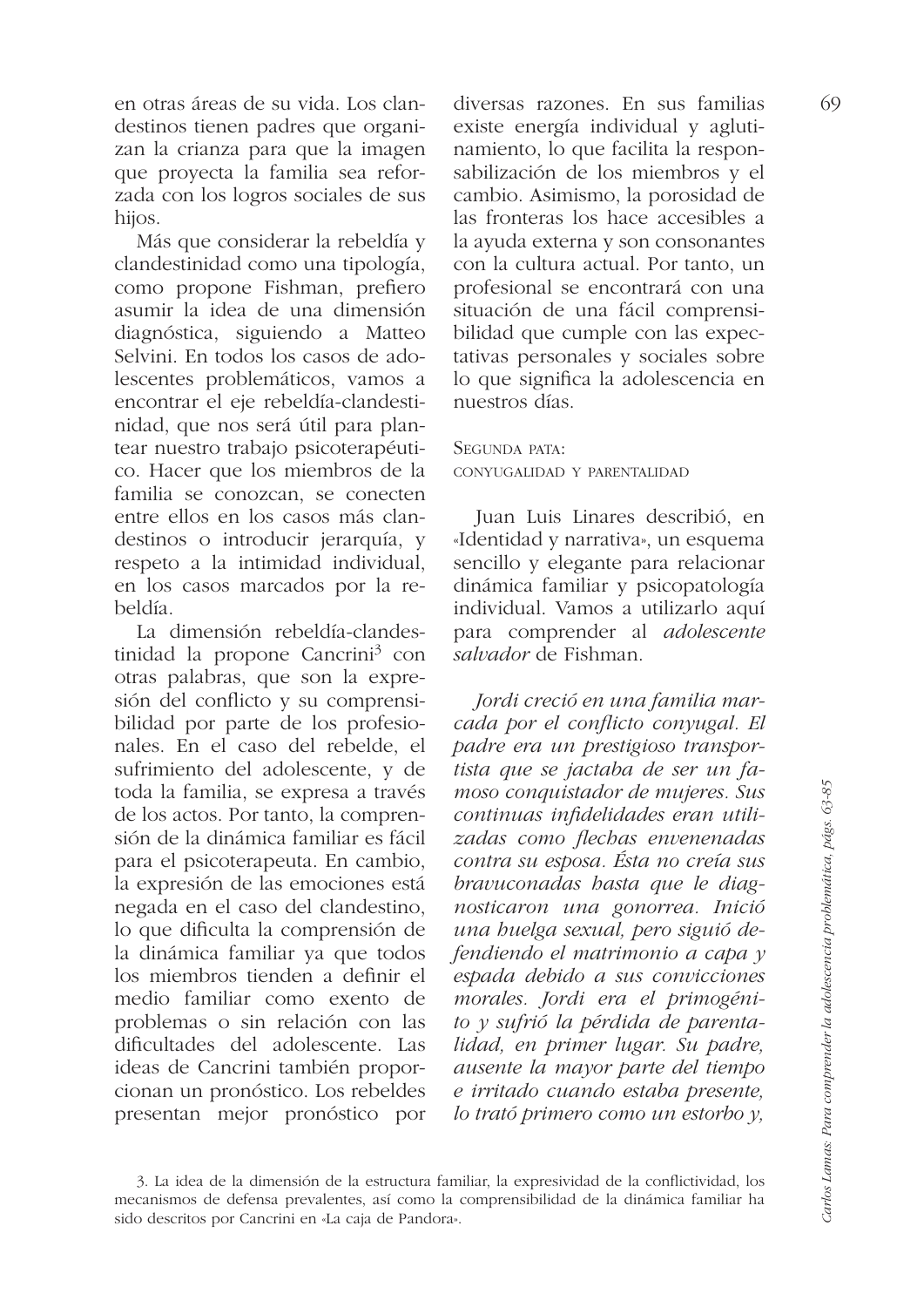después, como un rival. Muy pocas veces ese padre se dio cuenta de las necesidades del menor ni disfrutó de él. La madre de Jordi se acercó a él intensamente. Aún boy, ella dice estar unida a él de una forma especial, que no se da con la bija menor. La madre lo cuidó y buscó en su bijo consuelo, calor bumano y, después, apoyo para su malestar individual  $\overline{v}$  para la gestión de su conflicto convugal. Jordi respondió con entusiasmo y lealtad a esa cer $cania$ 

Iniciamos la narración del caso remarcando el conflicto conyugal. Un conflicto abierto, actuado a base de gritos, ausencias, lágrimas y reconciliaciones que llevan a una fugaz tranquilidad. Los hijos asisten a ese drama en primera fila y, como todos los espectadores, emiten un veredicto. Juzgan a la pareja. Deciden que el padre es el verdugo y la madre la víctima. Se alzan de sus butacas y entran en escena.

Jordi se convierte en Sant Jordi, defiende a la Doncella de los ataques del Dragón. El papel que se le concede y reclama para él en la obra lo transforma de un espectador, de un simple apoyo de la madre, a un protagonista. Al menos él así lo cree. Cuando sus padres optan por separarse, Jordi exige un importante papel en ese nuevo escenario.

Cuando yo lo conocí, Jordi tenía catorce años pero parecía mucho más maduro. Gran dominador del lenguaje, era capaz de ocupar toda la escena de la sesión terapéutica a la que acudía con su madre y bermana. Jordi sufre ataques de rabia, que se convierten en insultos, huidas de casa, enfrentamientos con los profesores y con el grupo

de iguales. Jordi razona su rabia de forma elegante, siempre son reacciones a la injusticia. La madre, triste y desorientada después de la reciente separación conyugal, no entiende esa furia de su paladín. Y más le desorienta que Jordi alterne la furia con momentos de intensa cercanía a la madre, en donde se recupera la complicidad materno filial.

Es necesaria la combinación de una escasa parentalidad y de una involucración de los hijos en la conflictiva relación de los adultos para que no se produzca un buen trato infantil. Este esquema también puede ser considerado una variable presente en todos los casos y no tan sólo en el adolescente salvador.

Veamos otro ejemplo para entender la combinación de ambos parámetros.

Acude a nuestro centro una familia compuesta por los padres  $y$ dos hijos varones de 21 y 18 años. El problema es la conducta del menor, marcada por el consumo de sustancias, celos de la novia e impulsividad. Fue conducido por la policía a un bospital psiquiátrico, después de una noche de consumos y enfrentamientos. Su vida es la opuesta a su hermano, responsable, estudioso, trabajador, voluntario de varias ONG, con una relación estable de pareja. En la bistoria de la familia, destaca el conflicto conyugal en etapas iniciales y el nacimiento de los hijos como un intento de dar estabilidad a la pareja. El primer bijo se lo quedó la madre, el segundo lo cedió al padre. Esta clara asignación de la crianza produjo una fractura tal entre bermanos,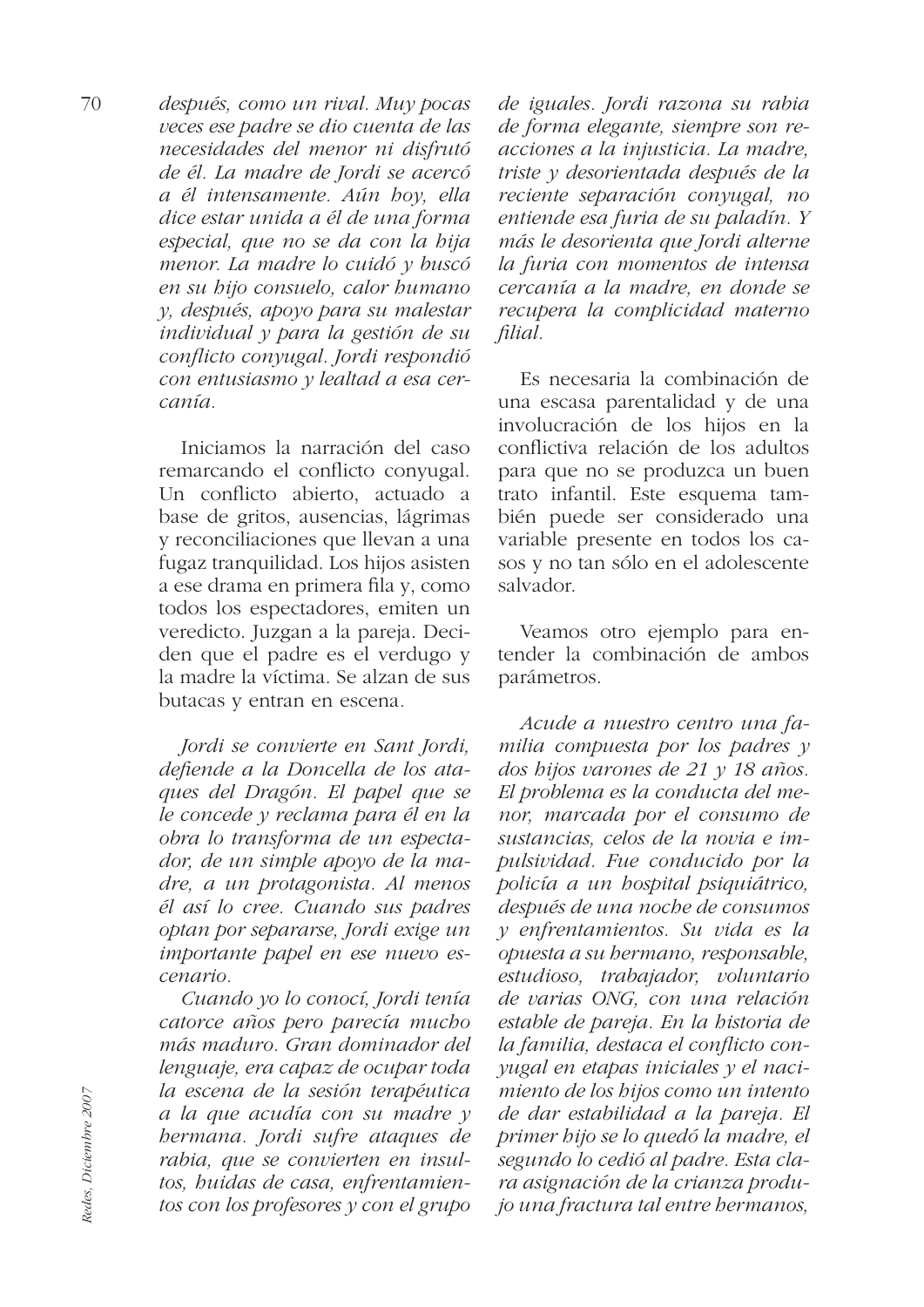que ellos mismos se definen como no bermanos. Pero más trágico que eso, fue que el padre careciera de habilidades parentales mientras la madre era competente en esa área

Por tanto, la asignación de los hijos a los bandos en liza determina el futuro de los chicos. No es lo mismo formar en el bando del competente parentalmente hablando. a formar en el bando incompetente. El conflicto conyugal es el mismo, pero la suma de ambos elementos es muy diferente para los dos hermanos, con lo que nos aparecen dos hermanos opuestos. el sano y el loco.

La segunda reflexión es sobre la expresión del conflicto conyugal y de las estrategias que los cónyuges ponen en marcha. El pronóstico mejora si la expresión es alta, es actuada y empeora si es enmascarada. El peor de los pronósticos es la negación del conflicto y la utilización de síntomas. La expresión del conflicto determina la orientación de los chicos. En los conflictos abiertos, los adultos ponen las cartas encima de la mesa y los chicos, en cuanto pueden, se suben a la silla y participan en el juego. Si el conflicto es negado, los menores se confunden, no pudiendo construir una narración coherente que les permita interpretar sus propias percepciones y emociones. Además con el conflicto negado, no encuentran interlocutores para intercambiar puntos de vista.

Una señora solicita una consulta por su bija de 21 años. En la conversación telefónica nos informa que la chica presenta adelgazamiento, amenorrea y es una tirana en casa. La madre pone ejemplos de esa tiranía. Interrumpe la conversación de los padres, controla a la madre hasta niveles grotescos, cerrándole el grifo para que no gaste agua.

La historia de esta familia es la siguiente. La madre es la cuidadora oficial de su propia familia de origen, además es la contable de la empresa familiar. El padre es el soporte de su propia familia. El matrimonio es amañado por ambas familias de origen. El conflicto de pareja se constituye sobre la biperactividad de la esposa y la huelga del marido. Su única bija es la aliada de papá. Hasta que la bija inicia un proceso de anorexia.

La comprensibilidad de la dinámica familiar es muy difícil, ya que bay muchas maniobras de enmascaramiento. Entre paréntesis están las afirmaciones que llegaron después de un año de trabajo.

La madre afirma que su abnegación respecto a su propia familia de origen es placentera ((a pesar de que sufrió un proceso depresivo de dos años de duración, a raíz de un malentendido donde las hermanas le acusaron de quedarse el dinero. La bija lo interpreta como una  $bumillación sin sentido y no como$ una búsqueda alternativa a su infelicidad conyugal)).

El marido niega interés en su familia de origen y se queja de que su esposa esté interesada en activar esa relación ((pero está pendiente de cuando sus propios padres quieren ir al pueblo de nacimiento, distante muchos kilómetros. El coche de la familia prácticamente se utiliza sólo para esos viajes. Explica, también, que su padre le ofrece ir a tomar café los sábados y él se niega. Para la bija, es un sano distanciamiento y no una búsqueda de afecto  $\gamma$  reconocimiento de la madre, que suspira por el otro hijo)).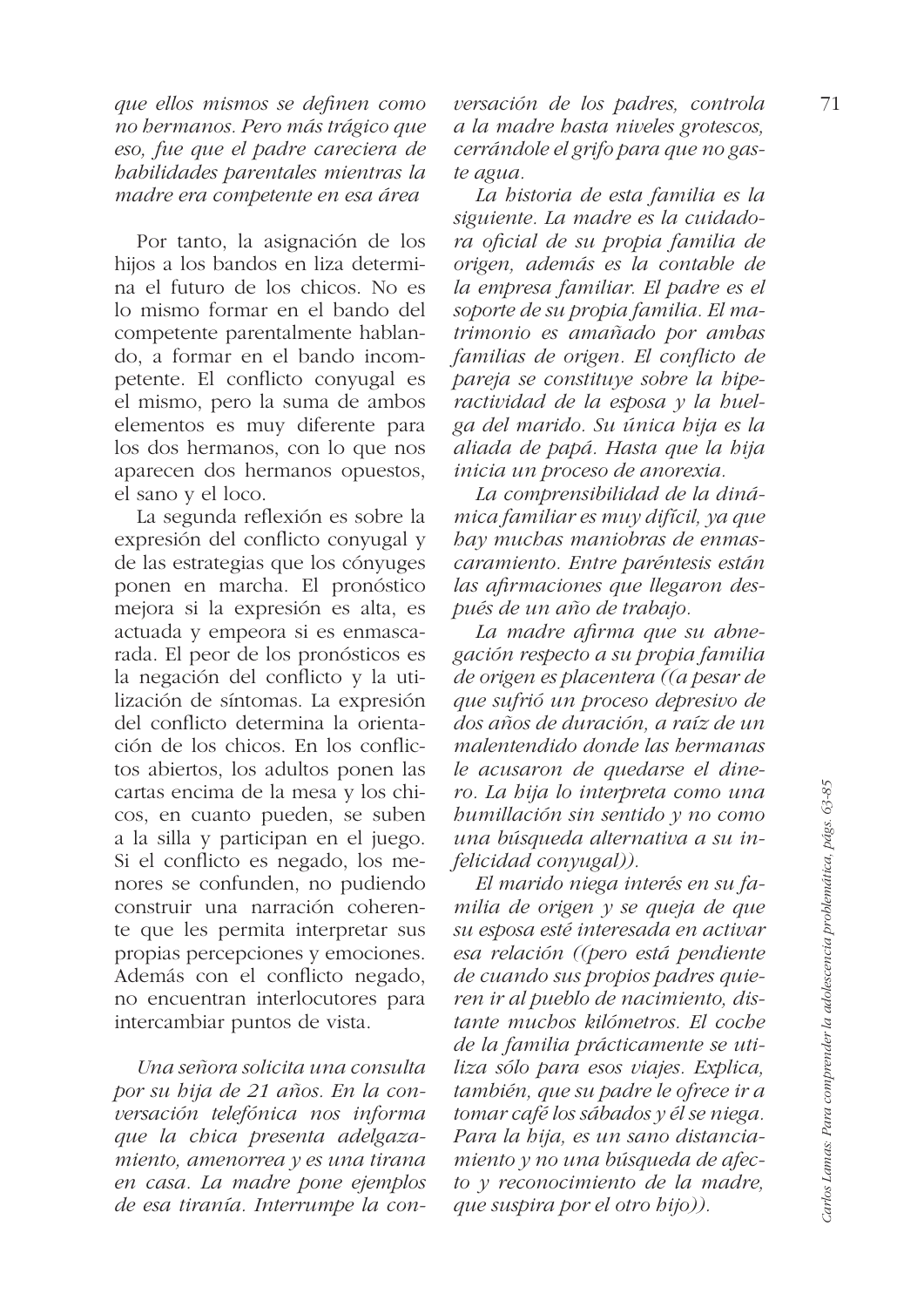La aparente conformidad del padre en declarase culpable de la infelicidad familiar. En la primera entrevista, se describe a sí mismo como un mueble. La bija lo vive como víctima del conflicto convugal. Es un buen ejemplo de provocación pasiva ((La buelga no es en absoluta pasiva, sino que activamente el padre boicotea cualquier intento alternativo de funcionamiento familiar propuesto por su esposa. Él no propone nada a cambio, más que bellas frases))

La esposa denuncia la infelicidad conyugal con tan pobres argumentos que se descalifican a sí mismos. Ella misma lo confirma poco después diciendo que es una exagerada ((declaración con el que están de acuerdo esposo e bija, pero el sufrimiento de la señora es genuino y también sus múltiples intentos de reactivar la pareja))

La bija tomó partido por el esposo con el que se alía para boicotear el frenesí doméstico de la esposa. Pero la bija es atraída por esta madre. Activa y eterna cuidadora, es bien recibida en muchas casas, en donde la bija es tratada con respeto  $\nu$  $\overline{c}$ ariño.

La aparición de la anorexia es redirigida por el padre contra la madre. Ella torpemente acepta la culpa, con el pobre argumento de que es una excelente cocinera.

Costará mucho tiempo de terapia que la bija pueda poner palabras a su malestar, en donde la buelga de bambre tiene un efecto euforizante, para soportar la traición del padre y el fracaso en el área social. La aparición de la anorexia se explica por un noviazgo complicado y la pérdida de grupos de amigas. La chica es capaz de añadir, al cabo de un tiempo, el cambio de visión sobre su padre. En la mente de la bija, pasa de víctima a verdugo de la madre, y de colega de infortunio a enemigo del que desconfiar. La madre tampoco sale bien parada en la nueva visión de la bija, ya que es una mujer bumillada por el marido y la familia de origen.

En este caso, el enmascaramiento de las dificultades relacionales dificulta mucho la explicación de la chica. Desorientada en la familia y habiendo perdido pie en su entorno social, explota el síntoma. Síntoma que funciona como antidepresivo, a nivel individual, pero que aumenta la confusión en los miembros de la familia. Todos deben buscar un significado que no los aliene. Los casos graves, trastornos alimentarios, psicosis y drogodependencias, siguen esta pauta de confusión del paciente respecto del conflicto conyugal.

LA TERCERA PATA: EL INDIVIDUO<sup>4</sup>

Retomo el caso de Jordi, en el que nos encontramos con dos acontecimientos que deberemos comprender. Por un lado, el ataque de Sant Jordi hacia la Doncella. Por otro, la estrategia de la hermana, que se convierte en La Bella Durmiente. Estos dos fenómenos no

<sup>4.</sup> Para comprender al individuo nos apoyaremos en la teoría del apego, la psicología evolutiva y la teoría de los juegos. Para construir esta tercera pata de nuestra mesa de trabajo nos remitiremos al equipo de Milán. Este grupo de profesionales liderado por Mara Selvini Palazzoli produjo escritos fundamentales en la historia de la terapia familiar. En la actualidad, está formado por Annamaria Sorrentino, Matteo Selvini y Stefano Cirillo. Nos interesa para nuestra reflexión los escritos de este último en el tema de la protección infantil. El libro «Niños maltratados», «Cattivi genitori» y el artículo «El adolescente antisocial».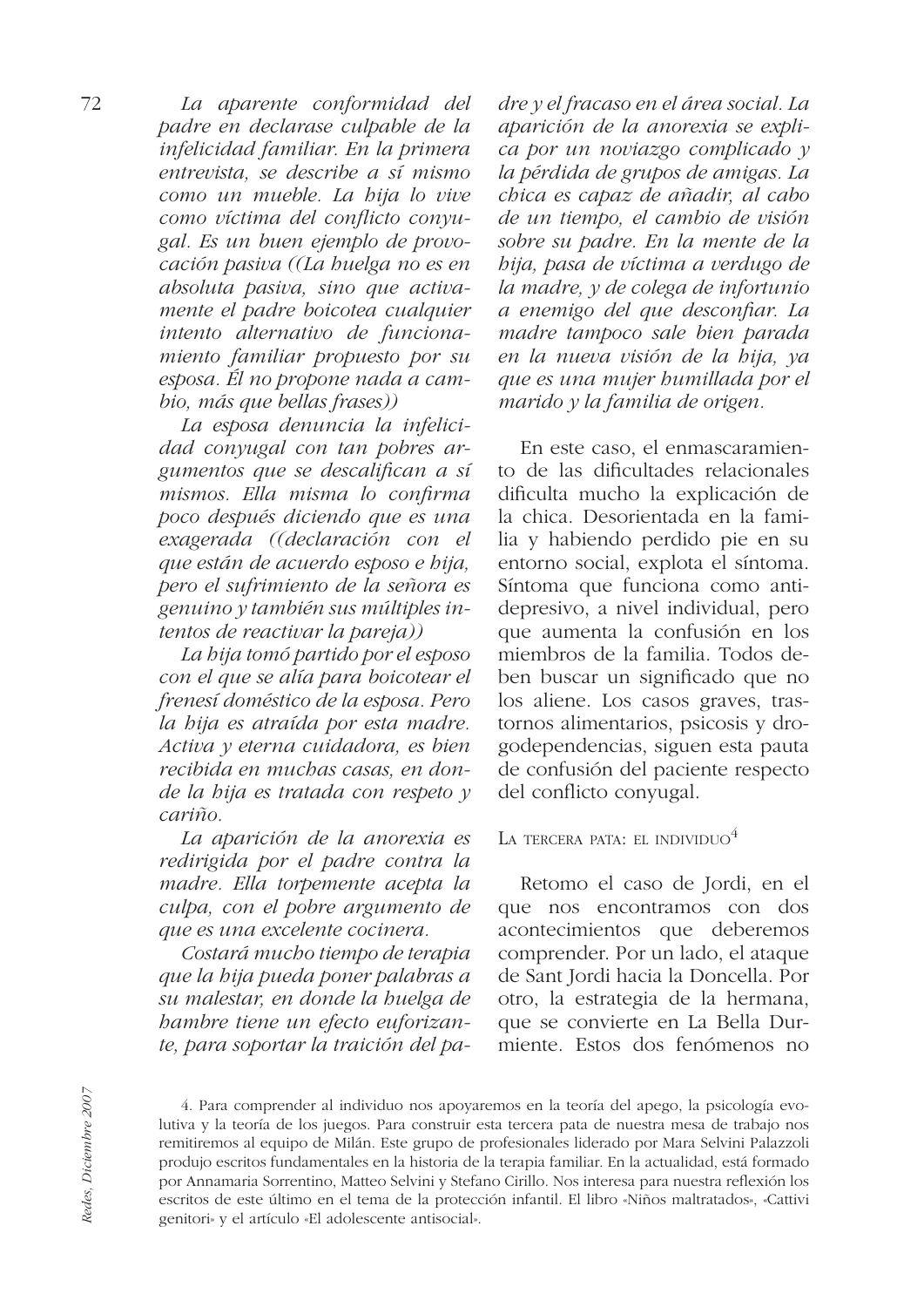encuentran explicación a la luz de la estructura familiar y la combinación de conyugalidad y parentalidad; por tanto, deberemos ampliar nuestros horizontes hacia el indivi $d$ uo

Los bebés responden al cuidado con agradecimiento sin importar el origen. Paralelamente, los bebés empiezan, desde los primeros días, a identificar partes de la madre, como el olor de su seno. Pocas semanas después, reconocen a otros adultos. Si el bebé crece en un ambiente difícil reacciona con ansiedad e irritabilidad a los gritos, al bambre, al frío, a la suciedad, a la fiebre y a la falta de consuelo. En el día a día, son bebés con tendencia a comer mal, a dormir peor, a enfermar con frecuencia y son más difíciles de calmar. El propio bebé con esas conductas estimula menos la parentalidad y se dibuja un círculo vicioso entre el bebe y el adulto que deteriora más la relación.

A los 7 meses, la relación de apego hacia el adulto cuidador se babrá constituido. La calidad del apego variará según las características descritas en los apartados anteriores. Si tenemos una familia de estructura del adolescente rebelde sumado a un conflicto conyugal abierto, el bebé se encontrará con un apego ansioso ambivalente. La madre de ese chico lo estruja entre sus brazos para después olvidarse de él. El padre lo llena de besos para después no aparecer en una semana. Es un niño que crece en un ambiente emocional intenso, acompañado de sucesos cambiantes, la conducta de sus padres hacia él, que no puede prever. No es extraño que desconfíe del cognitivismo para convertirse en un experto de las emociones. Responde

con entusiasmo a los abrazos de la madre, estrechando su relación con su madre, para seguir en el paraíso de sus brazos. A la vez que se aleja del padre, sus pocos besos no compensan sus ausencias, sus gritos y su malbumor. Y ese alejamiento lo acerca más a la madre. Aunque para completar el cuadro debemos entender que la madre tira bacia sí a ese aliado fiable y el padre no sabe ni por dónde empezar la relación con su bijo. Pero el bebé también sufre y reacciona con intensidad emocional. La gestión de sus berrinches es causa de litigio entre los padres, que se alejan más entre sí.

Aquí la historia de la hermana, La Bella Durmiente, empieza a variar. Cuando ella se acerca a la madre, ésta le oculta sus emociones, a la par que responde con presteza y pragmatismo a sus necesidades. Es una madre que tiene claro lo que desea de su bija, por tanto, le exige un cierto comportamiento. La madre no necesita un segundo aliado, precisa tranquilidad. El padre no se interesa por esa pequeña, le parece de escaso valor por la docilidad de la criatura. La niña se encontrará con un apego evitativo. Su mundo es más tranquilo y previsible que el de su bermano; por tanto, se especializará en el área cognitiva y dormirá sus emociones. Depende de si la madre es fría, deprimida u hostil con la niña, ésta se convertirá en un buen alumno, en cuidador o en complaciente. Nuestra niña es una buena alumna. La Bella Durmiente tiene una madre fría que raras veces muestra su tristeza a la bija, acompañada de un padre indiferente.

Siguiendo a Stefano Cirillo, los dos están en la etapa de la inclinación de los hijos, en dónde lo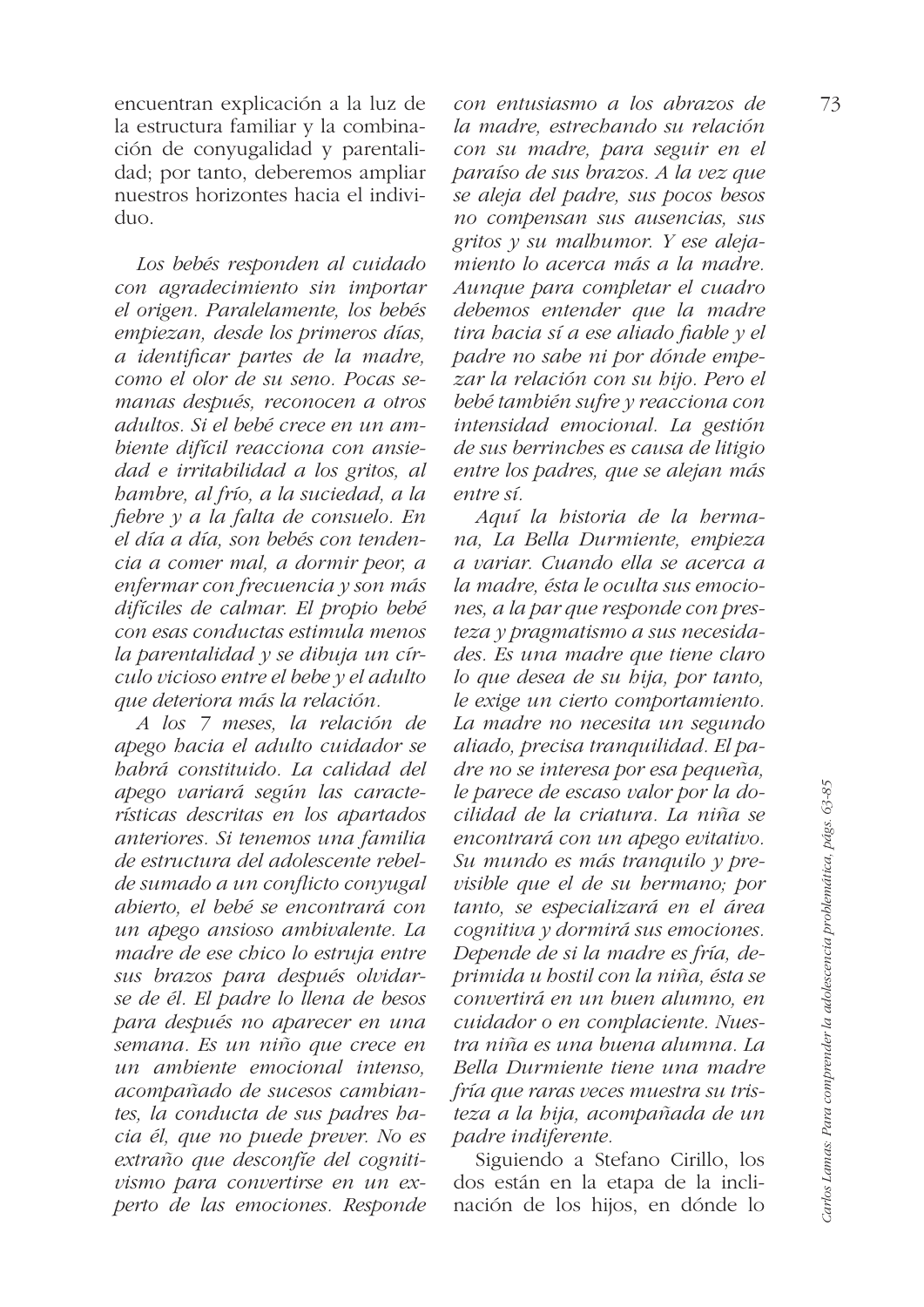característico es la ansiedad hacia la figura cuidadora y el miedo hacia el verdugo. Hemos intentado describir desde la posición de los hijos cómo se produce ese intenso lazo con la madre, lo que hace que el chico se apegue a ella de una forma insegura pero muy intensa, a la vez que se aleja del padre, al que se percibe como más hostil. El menor acumula nuevas facultades. emociones prosociales como la empatía, capacidades cognitivas, con todo el período de las operaciones concretas, pero siempre desde una perspectiva egocéntrica. El hijo se siente parcialmente culpable, ya que achaca parte de los problemas de la casa como consecuencia de sus malos actos

> Jordi seguirá su crecimiento dominado un arma tremendamente eficaz, falsear las emociones para manipular a los otros. «Ya que los adultos no son previsibles, voy a intentar gobernarlos yo. Mi conducta atraerá su atención, un berrinche funciona, y cuando se acerca el adulto le saco mi sonrisa encantadora, lo que bace que mamá me dé un beso.» A veces, al chico se le va la mano y le cae una bofetada, pero aprende rápido. La estrategia coercitiva le da poder, manipula a los suyos, gobierna lo ingobernable y se convierte en un dictador. Fuera de casa, traslada su estrategia vencedora. Es un niño molesto para sus maestros y hasta peligroso para sus compañeros, pero es un niño que ansía una experiencia fusional. Busca a un bumano que le sea fiel a ultranza, al que agobia con sus necesidades y que acaba abandonándolo. Sentirse rechazado le produce una inmensa tristeza que muestra sin pudor.

Mientras, la Bella Durmiente al

llegar a los 2 años se encontrará con un bermano que gobierna y que algún rayo le lanza. Su sumisión se convierte en invisibilidad. Es una niña ejemplar que no da problemas, buena estudiante, se retira a su cuarto en donde juega con monstruos que no comparte con nadie. La madre disfruta en silencio de su bija, le complace la discreción y su buen hacer fuera de casa, que le recuerda a ella misma. Si antes el padre no la veía mucho, abora, la niña ba desaparecido de su campo de visión. En la escuela, mantendrá su estrategia de discreción, alternada con un estrecho acercamiento a algún maestro. La combinación de ambos factores no la bacen muy popular entre sus compañeros a los que, para acabar de arreglarlo, martiriza cuando no está la profesora presente. La Bella Durmiente tiene muy claro lo que bay que bacer, sabe cumplir con sus tareas. Cuidar y calmar a los adultos, por lo que reclama un papel de líder ante sus compañeros. Y ello es reforzado por la profesora que la siente como su mascota, que la vive muy responsable, dejándola a cargo de la clase. Los compañeros de la Bella Durmiente no lo tienen tan claro y se oponen a sus mandatos. Entonces explota la rabia de La Bella Durmiente.

Esta fase acaba a los 7 años como muy tarde. Los hijos ya poseen un desarrollo cognitivo que les permite diferenciar entre lo objetivo y lo subjetivo, aunque siguen partiendo de lo real. Consiguen diferenciar entre puntos de vista alternativos, aunque se identifican con la construcción del progenitor, al que consideran más sabio. Según E.Erikson han finalizado la etapa que confronta la iniciativa y la culpa, para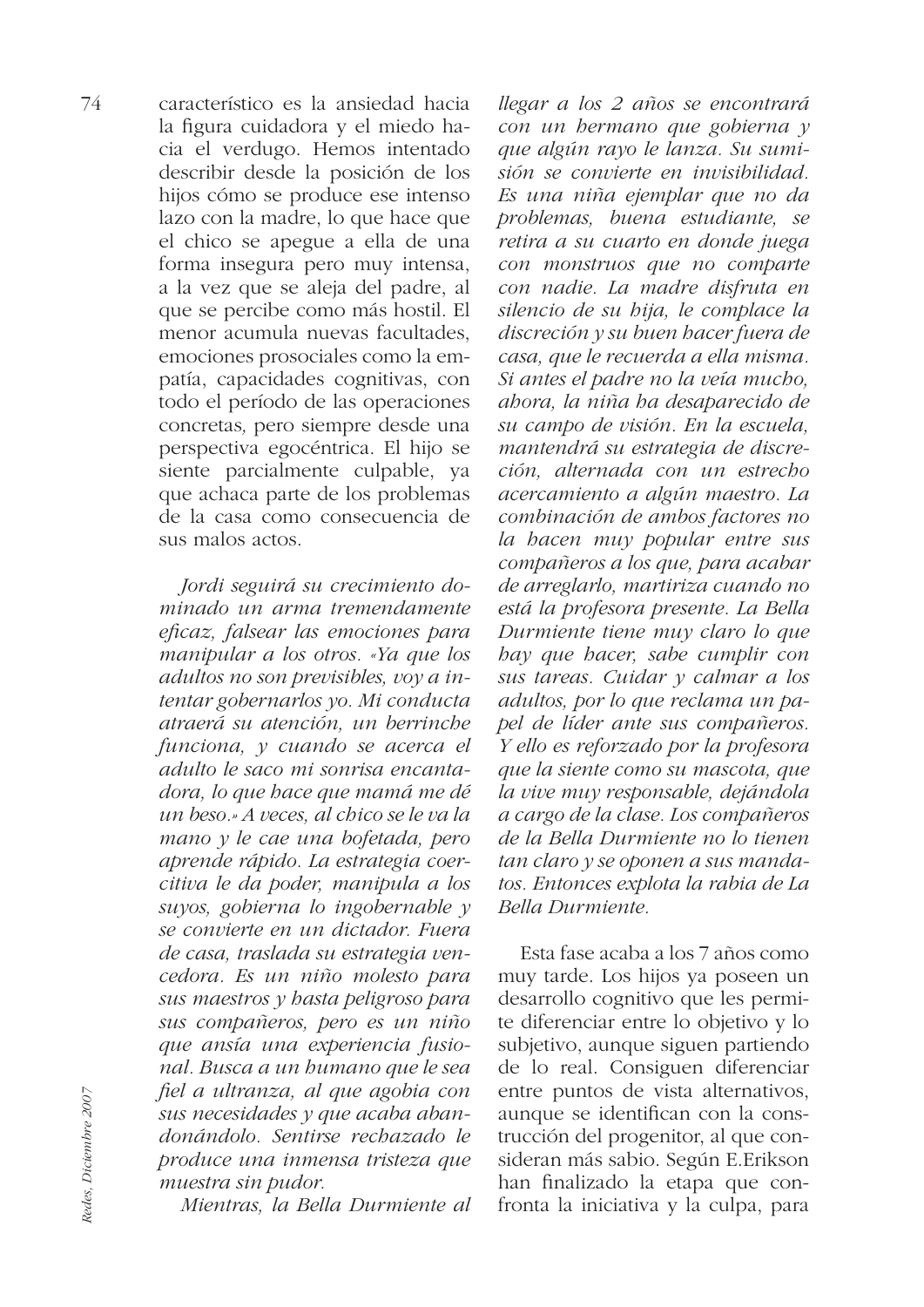iniciar el tema de conseguir ser importantes a través de los actos o sentirse inferiores por no ser capaces de desarrollar una estrategia productiva. Todo ello nos lleva a que el chico es capaz de juzgar, decide quién es el verdugo y quién la víctima. Este veredicto determina la posición del menor. Se coloca al lado de la víctima frente al verdugo. Y el hijo se exige a sí mismo una estrategia eficaz.

Jordi reclama el título de Sant Jordi. Es el primer enfrentamiento directo con el padre. En la discusión conyugal deja de llorar e impone silencio. El padre se lo tomó a broma, pero el chico insiste encontrando la avuda de la madre. Es la primera humillación del padre, que sale de la casa dando un portazo. La madre le sonríe de forma especial. Jordi sube a los altares y empieza a reclamar su paga, ciertos privilegios que la madre no se atreve a negar. El padre delante de esa relación privilegiada se irrita contra hijo y madre. Al chico lo acusa de ladrón, de arribista y a la madre de blanda e incapaz. Sant Jordi sale a la calle con la armadura puesta, sus demandas deben ser satisfechas de inmediato, sus amigos deben ser leales, los adultos son manipulables, los hombres son fuertes y las mujeres débiles. Su lema será, «La Justicia ante todo»

La Bella Durmiente llega a sus 7 años en un escenario en el que Sant Jordi se ha consolidado y el conflicto convugal se ha exacerbado. La madre más poderosa planta cara al marido y éste responde con más provocaciones. La bija observa la desesperación de la madre, sus lágrimas, sus pírricas victorias. La Bella Durmiente también emite el mismo veredicto que su hermano pero le toca otro papel. Escoge otra estrategia que cumple con gran dignidad, se acerca y cuida a la madre con pocas palabras  $\nu$  pocas palabras recibe. Fuera de la familia, mantiene su aparente éxito social basado en su hipermadurez v control emocional. Pero el alejamiento de sus pares es cada vez más evidente

Y entramos en la última fase. Los chicos llegan a la adolescencia. Se alcanza la madurez cognitiva. El menor es capaz de concebir la instrumentalización, de dar significado a la traición y de redefinir los papeles de la obra. Ya no es tan sólo un buen actor, ahora puede y quiere ser guionista. Aparece la fuerza física. En la familia, los chicos ejercen con estruendo. Y, para completar el cuadro, están las cajas de resonancia, los contextos sociales, las pandillas, las drogas, el sexo, los noviazgos, las motos, las quejas de los profesores, los tatuajes,...

El marido se va a vivir con otra mujer y la madre se derrumba. No es la primera vez. Antes lo solucionaron con discreción y el señor retornó al domicilio conyugal. Pero abora es diferente. Los chicos aplauden el nuevo orden, insisten a la madre para que recupere su dignidad y exigen que deje de llorar para empezar a disfrutar de la «liberación» del Dragón. Los hijos se niegan a ver a su padre y forman al lado de la madre. Sin embargo, Sant Jordi apunta más alto, siente que da la talla para ocupar el lugar del bombre de la casa, quiere mostrar su madurez a su madre v demanda en justa correspondencia las prerrogativas del cargo, quiere salir, volver tarde a casa,... Abí la madre se asusta y reacciona de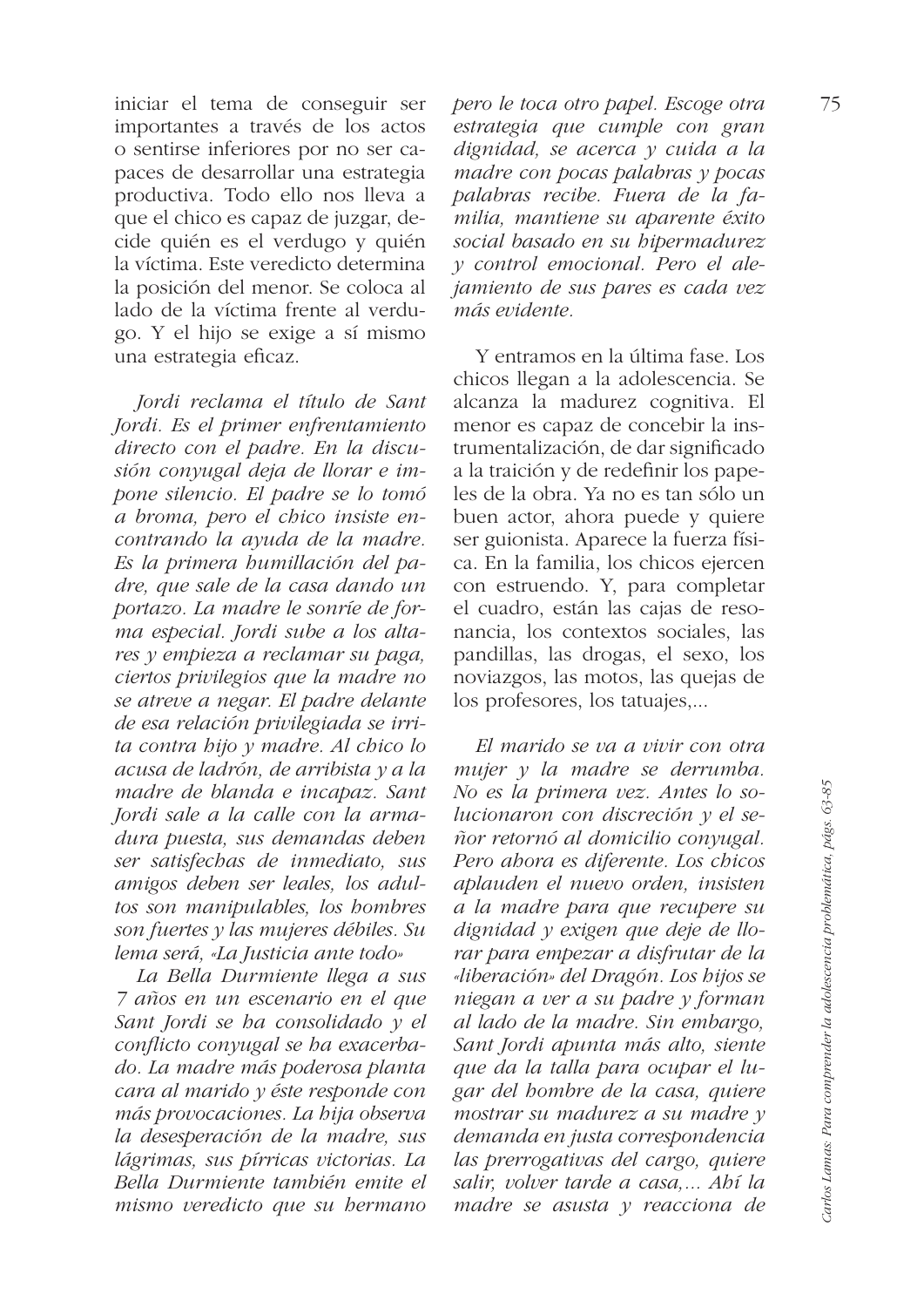forma inesperada, llama al padre para contener al bijo. Sant Jordi ve entrar al Dragón de la mano de la Doncella y ambos, en armonía, le exigen moderación. Sant Jordi se siente estafado, utilizado por la Doncella, su rabia se dirige contra ella, más que contra el Dragón. A fin de cuentas, el Dragón es un enemigo identificable. Su madre era su colega de batallas y abora se ba pasado al otro bando. Y el efecto de esa traición, de sentirse utilizado y sacrificado en la relación conyugal es demoledor para el chico, se dirige contra él mismo, «¡Cómo es posible que me baya dejado engañar así!». Y la consecuencia es que deja de confiar en los demás. «Si mi madre me vende, qué no serán capaces de hacer otros adultos». Debe estar alerta frente a todos. Deja de confiar en sus propias percepciones. La rabia lo inunda. Empiezan las peleas en el Instituto, las salidas nocturnas con consumos excesivos, los desafíos en casa....

La Bella Durmiente llega a la adolescencia encontrándose a un Sant Jordi desbordado que le controla los amigos, le ordena sus obligaciones domésticas, le pega si no obedece. La Bella Durmiente siente miedo de su hermano, pero también de las entradas intempestivas del padre en el bogar diciendo que viene a ver a los bijos para quedarse arreglando el jardín con la madre. La Bella Durmiente precisa protección de la madre pero siente pánico por la fragilidad que adivina en ella. Fragilidad que se manifiesta como sumisión al ex- marido y minimizar las conductas del bijo. La Bella Durmiente opta por atrasar su adolescencia.

El papel de Sant Jordi es más reconocible. La Bella Durmiente es

más difícil de identificar. Es interesante la estrategia de retrasar la adolescencia. Suelen ser chicos que perciben a su padre o madre como frágiles e inaccesibles. No pueden afirmarse a través de la confrontación con un referente débil. Sienten que su fuerza es destructiva. A la inversa, cuando encontramos a un adolescente luchando con un progenitor podemos felicitarle, pues ha sabido trasmitir a su hijo una imagen de fortaleza y seguridad. Los padres trasmitieron fortaleza a Sant Jordi y fragilidad a La Bella Durmiente.

La construcción de la narración individual nos sirve para recuperar al individuo, más allá de la caricatura con la que se presenta ante nosotros. He realizado este ejercicio con los menores, también es preciso realizarlo con los padres. Necesitamos a papá y a mamá para que la intervención funcione. Con Dragones y Doncellas no se hacen psicoterapias.

## LA CUARTA PATA: LA SOCIEDAD

«Si la riqueza no hace la felicidad, imagínese lo que hace al pobreza». Es evidente que las dificultades se gestionan peor en veinte metros cuadrados que en doscientos. A la escasez de recursos emocionales, relacionales, económicos y culturales, le debemos sumar la mala gestión de los mismos para comprender la pobreza. Las familias multiproblemáticas son el paradigma de la cuarta pata que nos va a estabilizar nuestra virtual mesa. Estas familias se caracterizan por la baja parentalidad, la aparición de síntomas en fase muy precoz de la crianza. Ambos fenómenos se refuerzan recíprocamente. A todo ello, le debemos añadir la fragilidad de sus fronteras y su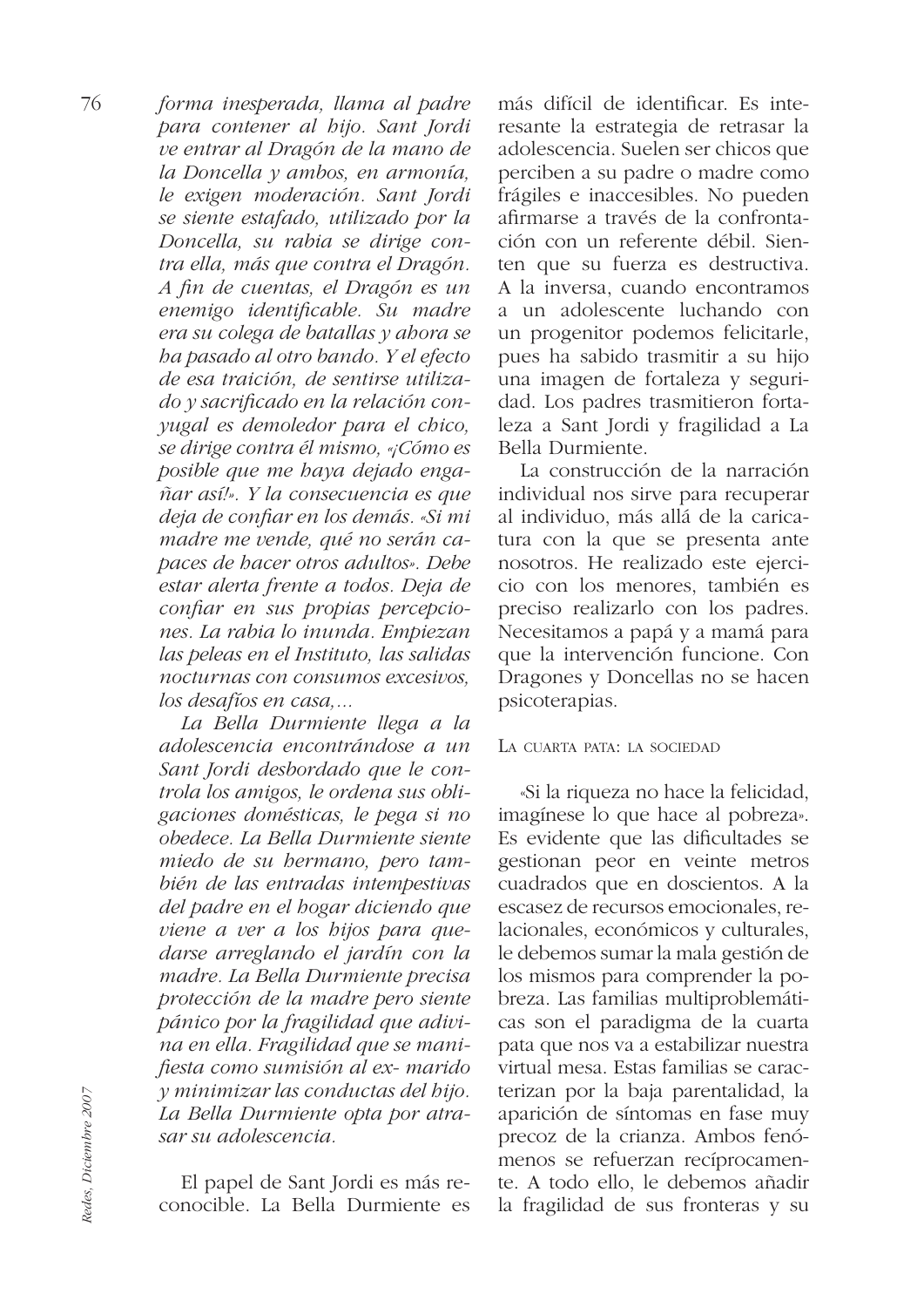precario equilibrio interno, lo que favorece la intervención masiva de elementos externos y la expulsión de sus miembros. Y para colmo, los síntomas no funcionan como estabilizadores de las relaciones familiares sino que la desestructuran todavía más<sup>5</sup>.

Rosario es una chica de 14 años. Vive en un centro residencial desde hace 8 años. Visita a su familia un fin de semana al mes. Es conducida a terapia por su tutor. Rosario es promiscua y consume altas cantidades de alcobol. Realizamos un trabajo individual con ella en presencia de su tutor, con el objetivo explícito de ayudar al tutor a comprender que le está pasando a Rosario y ayudarlos a ambos a encontrar estrategias alternativas de lidiar con el sufrimiento. Para ello, entre otras cosas, Rosario nos explica su historia. Ella es hija de un amor fugaz de su madre. Nació en casa de la abuela materna. Ese bogar estaba compuesto por los abuelos  $y$  dos hijos. Las peleas entre todos ellos eran el pan de cada día. El bijo mayor presentaba un trastorno psicótico con frecuentes descompensaciones. La bija se dedicaba a una ocasional prostitución marcada por intensos enamoramientos que la bacían desaparecer. Los abuelos peleaban entre sí desde que se conocieron. El cuidado de la chica era repartido entre las dos mujeres que se criticaban abiertamente. El abuelo consolaba a la pequeña, haciéndola sentir una princesa y abusando sexualmente de ella. Rosario inten-

taba cuidar a su madre, hablando con ella para que se comportara con sensatez, mimándola cuando volvía desesperanzada de su último abandono y poniéndose de su lado, protegiéndola y defendiéndola de los ataques de su bermano  $\gamma$  madre. Diez años más tarde. Rosario nos explica como ella se intentaba calmar construyendo mundos fantasiosos, apartándose de los adultos en un cuarto oscuro y tapándose las orejas para no oír. Rosario rara vez iba a la escuela y cuando acudía sus ropas eran inadecuadas y su higiene escasa. Los Servicios Sociales intentaron ayudar a esa familia, pero la sospecha de abuso sexual bizo que Rosario fuera retirada de la familia a los 6 años. Todavía hoy Rosario recuerda cómo una asistente social le dijo que la llevaba de excursión para aparecer en un centro de acogida. Estuvo mucho tiempo esperando que su familia la rescatara. La abuela y la madre aparecían ocasionalmente. Rosario pudo celebrar su primera comunión en casa. También asistir al entierro de su abuelo. Pero, a pesar de las promesas de la madre  $y$  de las complicidades de ambas en contra de los servicios profesionales, la dinámica familiar y personal no cambió.

La desilusión de Rosario fue mavúscula cuando se escapó animada por su madre. Ésta la devolvió al Centro en pocas horas, después de una bronca monumental entre abuela y madre. La abuela, temerosa de la reacción de las autoridades, puso a su bija en la alter-

5. Sobre estas familias ha escrito y trabajado Luigi Cancrini de forma sobresaliente. Su trabajo realizado en Sicilia, narrado en «Viva Palermo viva», fue trasladado a nuestro país por el mismo autor acompañado de M.Coleti, J.L.Linares y un equipo de profesionales ligados a la Escuela de Terapia Familiar de Sant Pau, en la experiencia de Ciutat Vella de Barcelona, con los Juegos Olímpicos de fondo. Esta experiencia está narrada en «La intervención sistémica en los servicios sociales ante la familia multiproblemática ».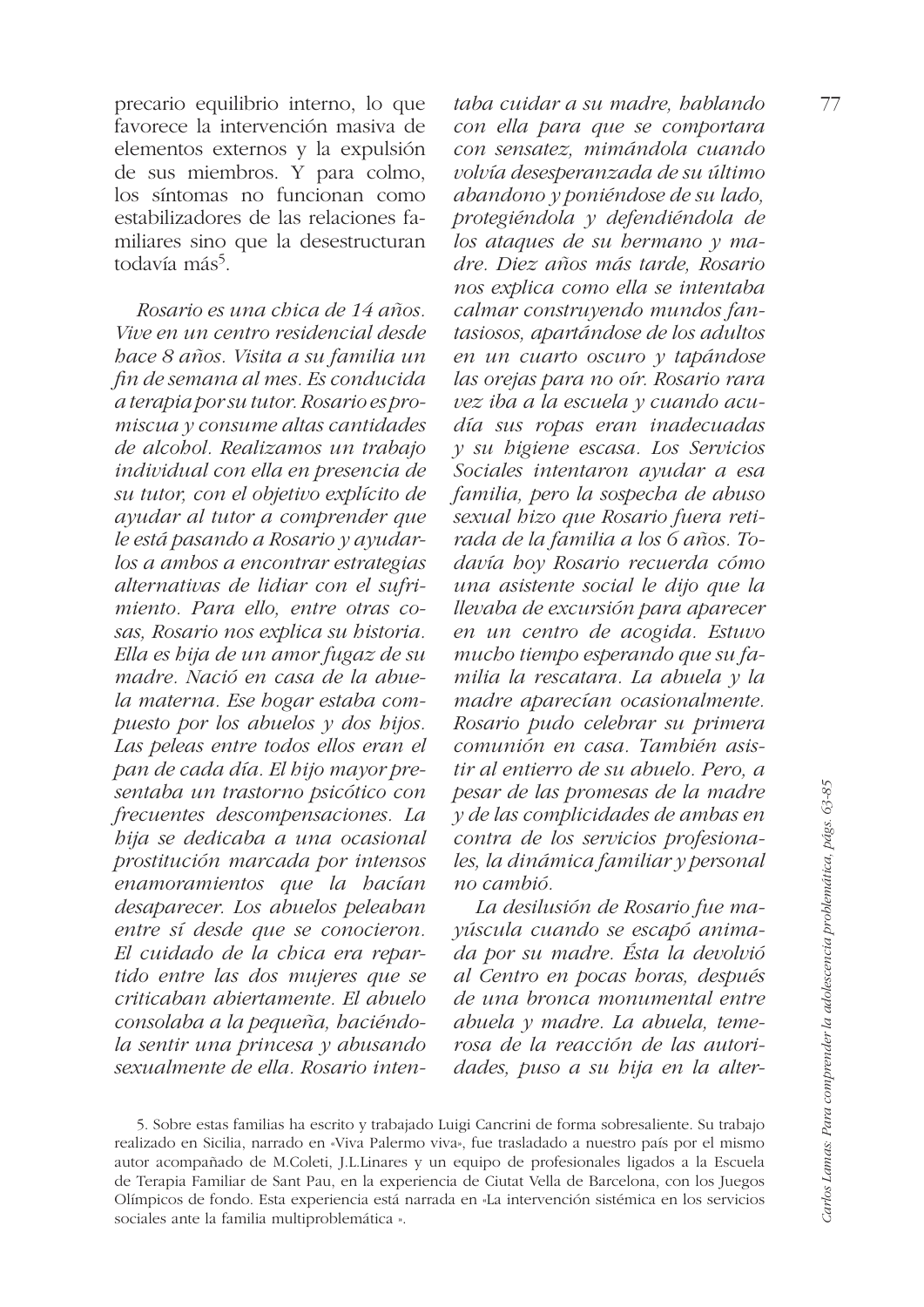nativa de dejar el hogar o devolver a Rosario al centro. Sin embargo, las conversaciones entre Rosario y su madre continúan. Rosario sigue aconsejando a su madre con sensatez y atacando a la abuela en su nombre. La madre anima la reciente sexualidad de la bija y los placeres de la «noche», solidificando una coalición contra de los profesionales.

> Es un buen ejemplo de lo que Fishman denomina el *adolescente* sociópata que crece en una familia multiproblemática, pero creo que es más útil tomar la sociopatía como una variable presente en todos los casos. Por tanto, evaluamos el grado de sociopatía, de complicidad de los padres con las conductas antisociales de sus hijos en el exterior de la familia.

> En la familia de Rosario, esa complicidad llega a un extremo grotesco, pero en otros casos, es un implícito no dar crédito a las informaciones que culpabilizan al hijo, o, responsabilizar a otros de la conducta del hijo. El ejemplo más claro y frecuente es la razón de las malas compañías para justificar la conducta transgresora del adolescente. La sociopatía es la combinación de victimismo social y desrresponsabilización de los hijos, lo que conlleva una infantilización adobada de impunidad, acompañada de hostilidad y desconfianza de los padres hacia el exterior.

> La sociopatía es un elemento que varía con las intervenciones profesionales. Cualquier intervención profesional debe favorecer la colaboración y evitar aumentar la hostilidad y desconfianza de los miembros de la familia. El profesional debe conseguir un buen enganche, reconociendo los recursos

y sufrimiento, evitando juzgar o imponer códigos morales y resaltando la importancia del papel de la red profesional.

En otras palabras, no es extraño encontrarse con intervenciones profesionales que reforzaron el victimismo y la desrresponsabilización de manera notable, empeorando el pronóstico. Para no caer en este error, debemos hacer une ejercicio de comprensión de esas personas que no han podido desarrollar sus funciones parentales correctamente. No parto de la idea de la falta de instinto o de defectuoso aprendizaje, ni mucho menos la de falta de amor. Mi idea es que para realizar una función es preciso contar con una red social de apoyo. Eso nos explica que las personas puedan realizar la crianza de un hijo, mientras que fracasan con otro hijo. Para comprender a estos padres, debemos añadir que la red social ha sido escasa y poco protectora, a la vez que las instituciones han intervenido de forma ineficaz. Siguiendo al profesor Marina, la tribu es necesaria para la crianza de los chicos. Añadiendo el punto de vista infantil, los menores precisan de una madre que los críe, mejor si está apoyada por una padre que participe directamente en la crianza, es óptimo que haya una familia extensa que rodee a esos progenitores y si la tribu es una red que sostiene a todos los anteriores, es fantástico. Pero, para un niño, con la madre es suficiente. En cambio, para que una mujer ejerza de madre requiere una tribu, no lo puede hacer sola.

Las personas que realizan mal la crianza de sus hijos, que son hostiles hacia el exterior y no aceptan sus responsabilidades, producen rechazo a los profesionales. Como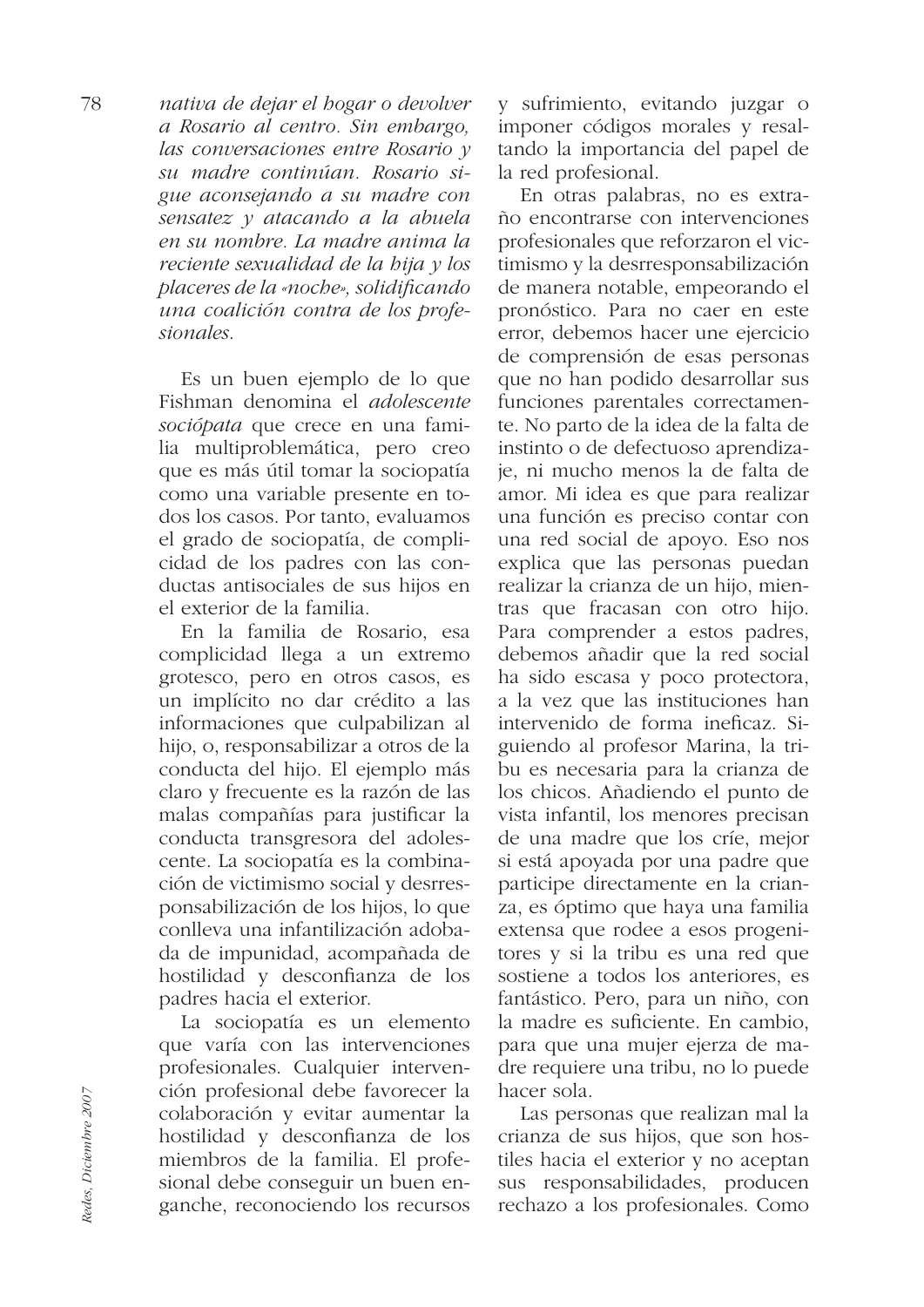dijimos antes, los padres son los mejores terapeutas; por tanto, debemos intentar recuperarlos, con toda nuestra energía. Para lidiar con nuestro propio rechazo debemos comprenderlos y debemos ayudar a que cambien. Esos adultos que maltratan señalan una responsabilidad que es de todos nosotros, sociedad e instituciones, que no supimos colaborar con la familia. La intervención es conseguir esa colaboración. La conclusión es que debemos ayudar a tejer una red eficaz para exigir responsabilidad a los padres y a nosotros mismos. A partir de ahí, debemos ser entusiastas con la idea de que red y padres puedan crear un buen entorno para el menor. Aceptando que hay situaciones que no somos capaces de revertir y debemos ser valientes y modestos para identificarlas y denunciarlas.

## LOS TORNILLLOS: LA BIOLOGÍA

En sus inicios, el modelo relacional sistémico propuso razones sociales para explicar los síntomas, posicionándose contra las etiologías biológicas e individuales. En la actualidad, el modelo tiende a una síntesis, integrando diversas áreas que explican y proponen una intervención más compleja y efectiva. Pero esta visión integradora no exime al modelo relacional-sistémico, como otros modelos psicoterapéuticos, de ejercer un papel de denuncia de las explicaciones simplistas. Antes, la metáfora era la maduración, a la gente le faltaba un hervor. Ahora la moda es el biologicismo, nos fallan los neurotransmisores. El cambio de metáfora no es inocuo. Los fabricantes de calderas jamás hicieron campañas para aumentar el consumo entre los «inmaduros» como sí hace la industria farmacéutica. Con todo ello, no niego que la biología es importante, ni afirmo que los psicofármacos son inútiles. A la biología le corresponde el papel de tornillo de nuestra mesa. Sirve como aglutinante y siempre es necesario, pero como tornillo debería tener un papel discreto en nuestra conceptualización y actuación.

Fishman los denomina *adoles*centes imperfectos, marcados por un problema orgánico. La familia debe organizarse para proporcionar un soporte robusto que favorezca el desarrollo del hijo. Las necesidades del menor son mayores que la de cualquier chico, por tanto, la familia soporta una fuerte tensión para satisfacerlas. La enfermedad orgánica funciona como una lente de aumento sobre la estructura familiar, ahondando grietas preexistentes, alterando la jerarquía y favoreciendo que se minimicen otras áreas que no sean la del cuidado del hijo.

Una señora contacta telefónicamente con el Centro de Terapia Relacional y Familiar de Tarragona. Está desesperada desde que le ban diagnosticado una diabetes a su bija de 12 años. La madre explica sin parar: «La vida familiar se ha trastocado. Primero nos dio un ataque de pánico a mi marido y a mí sobre los peligros que acechaban a nuestra niña, así que estuvimos pendiente de ella, de sus reacciones, de su alimentación, de su medicación. No dejándola ir sola a ningún sitio, no dejándola montar en bicicleta.... La chica respondió con indiferencia a todo ello, pues no se quejaba de nada. Abora el problema es peor, nuestra bija nos amenaza con dejar de comer, ati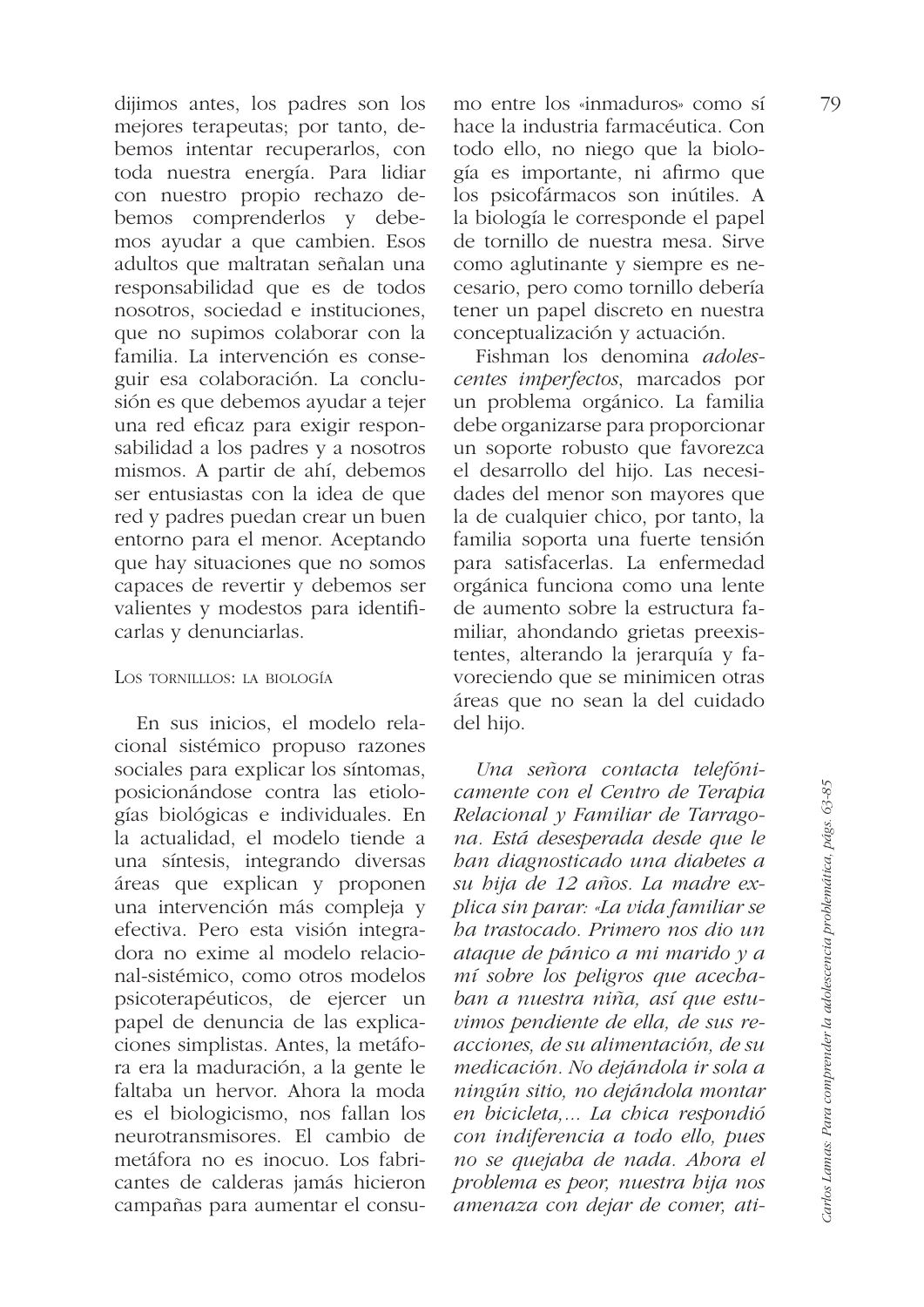80 borrarse de dulces  $y$  no pincharse la insulina si le negamos algo. Estamos deshechos. Denos urgentemente una bora para venir a bablar». Se les cita para el día siguiente. A la bora convenida llama la madre para comunicarnos que su bija no quiere venir y que, por tanto, nada se puede hacer. A pesar de ofrecerles un espacio de padres, la madre se niega a acudir por las represalias que podría poner en marcha la  $chica$ .

> La hiperprotección de los padres, el freno a la autonomía personal viviendo el exterior como peligroso, la lástima por las ocasiones perdidas, dan lugar a la aparición de un monstruo que utiliza el síntoma para sembrar el terror y tomar el poder. Esta estrategia que pone en marcha el paciente es una buena forma de protegerse a sí mismo, ya que todo lo malo es colocado en los padres, en los otros, a los que se culpa de todo.

> En todos los casos que intervenimos como psicoterapeutas debemos estar atentos a las enfermedades y cómo las familias resuelven la tarea de dar protección y estimular el crecimiento. Complementariamente con lo anterior, debemos estar atentos a cómo los pacientes utilizan su síntoma, sea orgánico o no, para tomar el poder dentro de la familia y cómo ésta responde al desafío.

> Así como en apartado anterior hablábamos de la necesidad de crear un clima de colaboración para crear el sistema terapéutico, la siguiente línea de intervención es unir y jerarquizar a la familia, luchando contra el poder del síntoma, a la vez que recuperamos al paciente como persona.

# MANUAL DE INSTRUCCIONES: EL CONSTRUCTIVISMO

Nos hace falta un profesional que estructure todos los elementos de nuestra mesa de forma útil. Esa mesa debe cumplir su función, servirnos de plataforma de nuestro trabajo, de base segura para explorar el mundo. El profesional no es un elemento neutral. Los hay que montan la mesa y los hay que se desesperan con las piezas. El psicoterapeuta aporta su experiencia personal y profesional, la organización laboral, los contactos con una red profesional más amplia y un modelo teórico. Ese modelo, explícito o implícito, son las gafas con las que observa la realidad. Esas gafas no son neutrales, condicionan la percepción, seleccionan la información, dan relevancia a ciertos hechos y proporcionan guías para dar significados a los acontecimientos. En mi caso, ese modelo es el constructivismo. No voy a entrar en la discusión fascinante entre objetivismo y constructivismo, sino en su utilidad, en el efecto que produce sobre la formación del sistema terapéutico. El constructivismo favorece la colaboración y la corresponsabilidad entre profesionales y clientes. Sabemos que esas dos variables son de buen pronóstico en cualquier intervención.

El constructivismo me acerca a los otros, los convierte en personas interesantes. Siento curiosidad respetuosa por saber cómo sobrevivieron a situaciones difíciles, cómo aprendieron de la vida, cómo generaron y, sobre todo, cómo superaron problemas, de dónde sacaron las fuerzas y la sabiduría para organizar y seguir una estrategia.

Mi objeto de estudio no es un fe-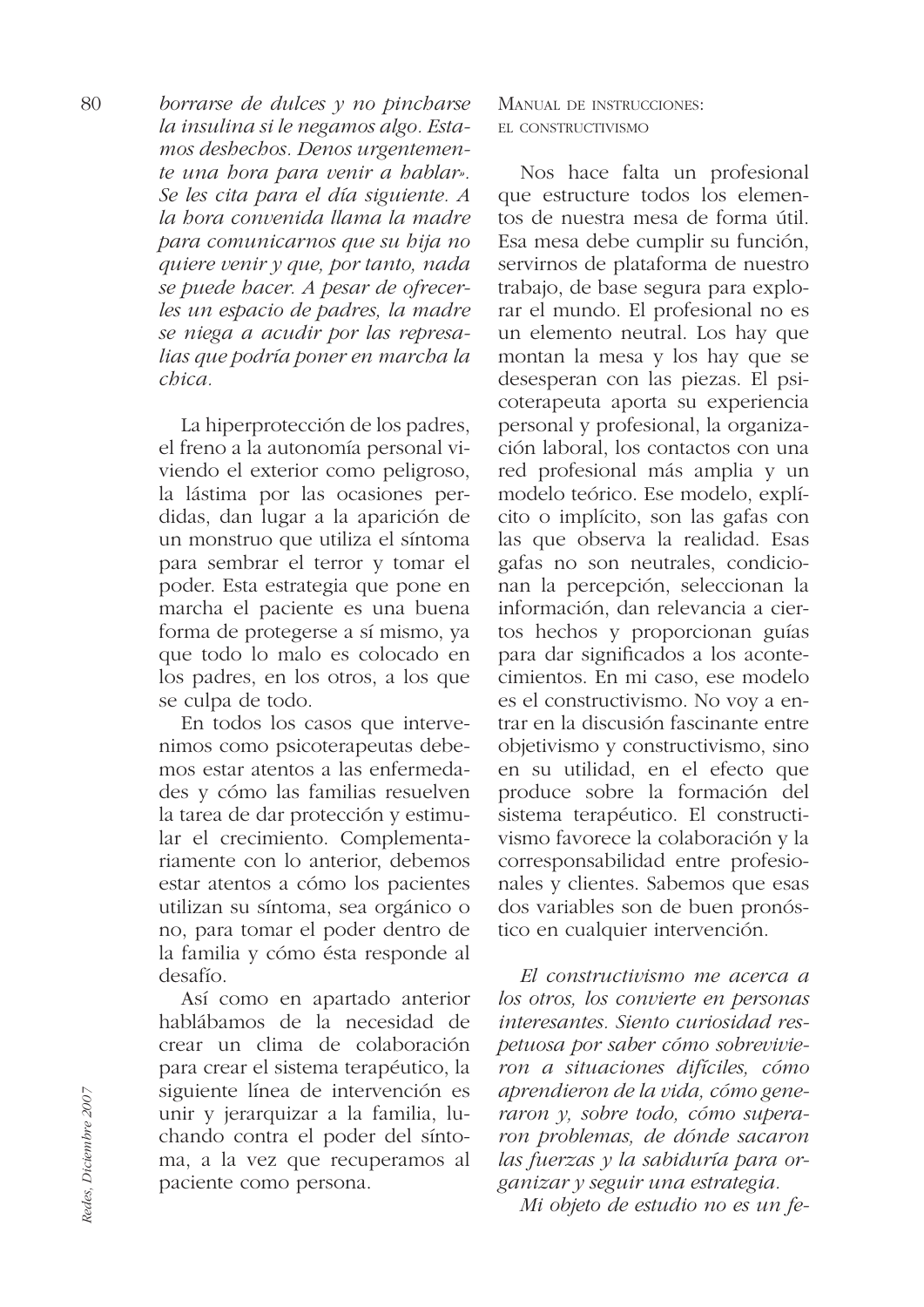nómeno físico, sino que son seres bumanos que me reciben con respeto, escepticismo, esperanza,... Ellos aportan hechos y un significado posible. Yo propongo otros significados alternativos. ¿De qué forma se hace eso? A través de experimentos, de  $conversaciones$  y de emociones

Son encuentros portentosos que transforman a sus participantes. Los clientes toman las riendas de su vida en sus manos. A mí me dan el entusiasmo para seguir trabajando.

A todo lo anterior bay que añadir casos que no funcionan. Casos que bacen añorar el cultivo de las coles y zanahorias. ¡Tan previsibles ellas!

Pero aparece otro caso que me permite sobrevivir  $y$  otro que genera entusiasmo

El constructivismo legitima formas diversas de dar significado a los hechos. Dicho en versión clínica, de comprender los casos. Es responsabilidad del profesional elegir entre las opciones. Existe la elección basada en la eficacia. Es legítima. Un terapeuta quiere que sus intervenciones favorezcan a los clientes. Pero, por encima de la eficacia, está la ética. Ética que se traduce en apovar al más débil y en hacer visible el sufrimiento enmascarado. Mi elección es afirmar que no hay adolescentes problemáticos, aunque sea ésta una elección políticamente incorrecta ya que la adolescencia problemática es muy visible socialmente. Elijo éticamente hablar de niños sufrientes que crecieron. Su voz es débil y el profesional es un altavoz. Hablar de niños sufrientes nos obliga a tratar a los adultos que ejercen las funciones parentales de forma incompetente. Esa incompetencia nos responsabiliza, ya que debemos

crear redes sociales y profesionales de apoyo a esos adultos.

Al hablar de niños sufrientes, enfatizo la historia, la responsabilidad de padres dolientes que no supieron dar lo mejor de si mismos a sus amados hijos y el fracaso de la red social en proporcionar ayuda a sus miembros más débiles. Lo opuesto es hablar tan sólo de síntomas. realizar diagnósticos de trastorno disocial o fobia escolar, prescribir psicofármacos, proporcionando al sujeto y a su entorno una explicación alienante, Esa actuación es éticamente reprobable y técnicamente dañina

La otra cara ética de las intervenciones es la responsabilidad en las explicaciones y en las soluciones. El profesional es parte del sistema terapéutico y parte del sistema social. Su entusiasmo, su buen hacer y el rescate de las posibilidades y recursos de los clientes deben ser prioritarios. Si fracasa la propuesta técnica, el mayor responsable es el profesional y la organización en donde trabaja, así como la red de intervención. Lo contrario es la bata blanca, el test, la jerga pseudo científica y la atribución de fracasos a resistencias, desestructuración familiar o pobreza. Como tampoco es ético hablar de los cambios de la adolescencia entre nuestro tiempo y el que viven ahora los chavales para disertar sobre la falta de valores, la precaria inversión en enseñanza o a la entrada de la mujer en el mundo laboral. Esta forma de pensar convierte a profesionales y adolescentes en personas gobernadas por fuerzas inmanejables, olvidando nuestra responsabilidad profesional y social.

Hay que completar el discurso con un recuerdo hacia los límites de la intervención. Hay situaciones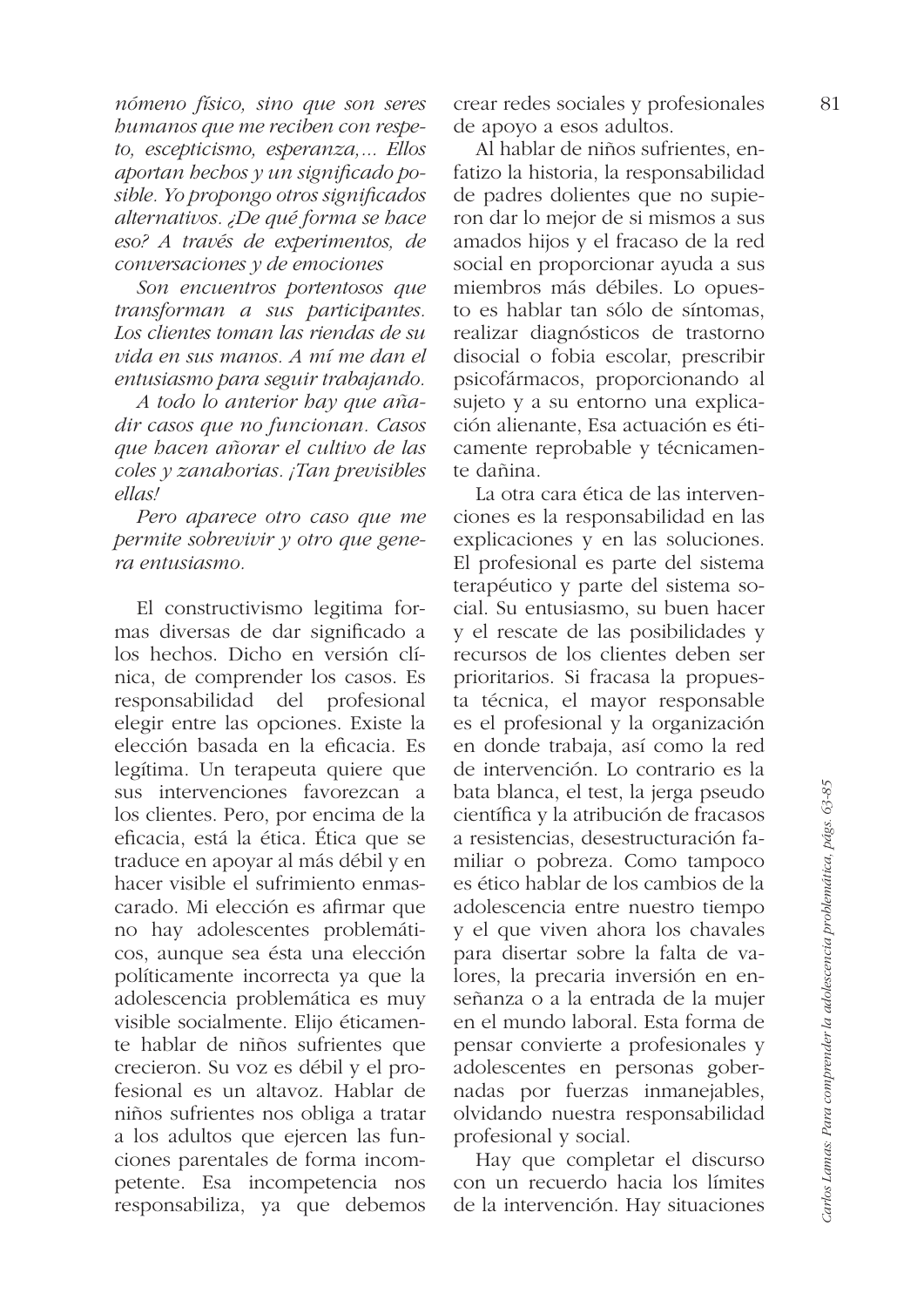que no sabemos manejar y en que debemos pedir ayuda a la Justicia, para intentar constituir un sistema orientado al cambio. A pesar de ello, a veces seguimos fracasando v debemos afirmar que no somos capaces de cambiar a esos adultos. Es ético optar por otra familia para que los derechos del menor sean respetados. Siempre bajo la idea de la responsabilización de la red, del fracaso global de una familia, una sociedad y unos técnicos que no supieron encontrar una solución

¿LA MESA SIRVE PARA ALGO?

Pertenecemos al mundo científico. Por tanto, debemos realizar evaluaciones periódicas sobre nuestro trabajo.

Les presento un caso para que sirva de prueba. Tome los hechos descritos. Colóquelos encima de su mesa para entender la adolescencia problemática. Responda con hipótesis y propuestas de intervención a las preguntas.

Las respuestas las encontrará en la página web. www.terapiafamiliartarragona.tinet.org

Una señora de 59 años solicita una consulta por su bijo de 20 años, del que sospecha un problema de consumo de drogas. En la conversación telefónica, la señora nos anuncia que acudirá ella y el bijo. El primogénito reside en Dinamarca. El marido padece Alzbeimer en estado muy avanzado.

Al narrar la historia de la familia, la señora nos explica que se casó mayor ya que ella cuidó a su madre y hermana afectada de enfermedad degenerativa. La aparición de la enfermedad bizo que la señora renunciara a su incipiente vida laboral.

El señor fue bijo único. Siempre convivió con los padres. La pareja se conocían desde hacía mucho tiempo ya que él era el cartero de la zona y buen conversador.

Al morir los padres de él, siguieron con sus conversaciones. Al morir la bermana de ella, la señora apostó por un rápido matrimonio y concepción de los hijos. Al señor le pareció maravilloso el ímpetu de la señora y, complacido, se dejó arrastrar.

Tuvieron dos chicos con cinco años de diferencia. Disfrutaron mucho de la crianza de los hijos. El padre era muy niñero, le encantaba jugar, especialmente con el pequeño. El mayor era el hijo de la madre. Los chicos estaban sanos  $\nu$  contentos  $\nu$  eran muy cariñosos. Eran hermanos muy unidos. Disfrutaban peleando y se echaban de menos cuando estaban separados.

La familia era feliz, hasta que el padre empezó a cambiar. Presentaba muchos despistes  $y$  se olvidaba de las cosas. Le diagnostican, a los 55 años, Alzbeimer. La madre se apoyó en el bijo mayor, al que explicó todo y exigió su participación para tirar adelante la familia, el cuidado del padre y la crianza del benjamín. A éste no le explicaron nada, ya que tenía 7 años. El pequeño de los hijos que estaban muy ligado al padre, empezó a pelearse con él, de tal forma que la madre tenía que mediar. Esta situación duró cuatro años.

La madre cuidaba ejemplarmente a su marido. Acudía puntualmente a las revisiones médicas, pero declinaba toda oferta de ayuda. Mantenía escasos contactos con el exterior.

El mayor se fue a la universidad de la ciudad cercana, la madre siguió apoyándose en él, consultán-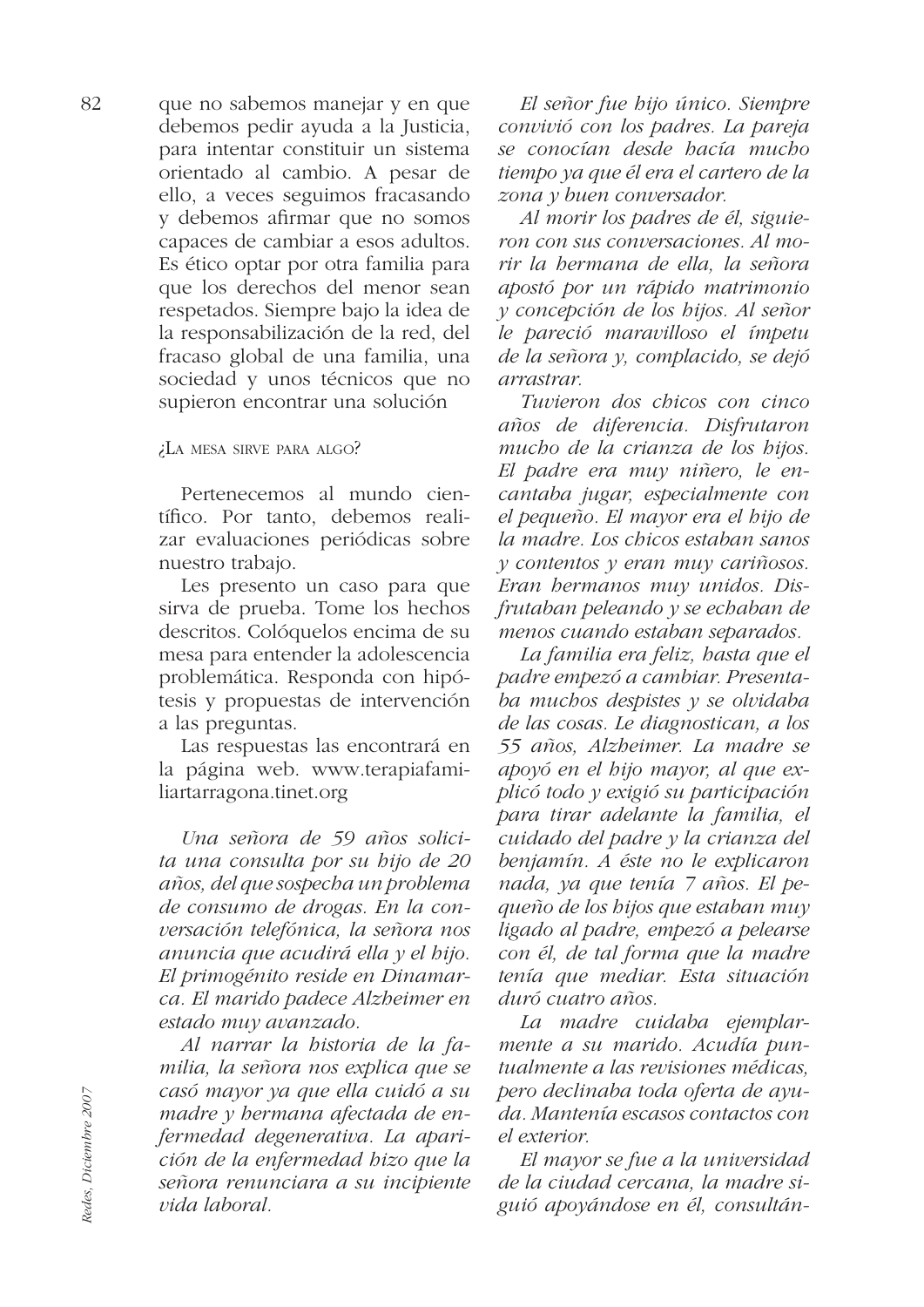dole telefónicamente cuando había alguna duda y reclamándole que ejerciera su papel de vicepadre. El pequeño inició su época turbulenta de fracaso escolar por mal comportamiento, pandillas, consumo de sustancias, apasionados romances y enfrentamientos con la madre. Cesaron las hostilidades hacia el padre.

Hace cuatro años, el mayor acabó la universidad y se fue a Dinamarca a realizar un postgrado y sigue ahí. El benjamín inició un noviazgo. Madre y novia bicieron una buena alianza. La madre se apoyó en el hijo para gestionar la enfermedad del padre. El chico volvió a estudiar. La familia vivió una buena época replegada en sí misma

En la actualidad, el deterioro del padre es tal, que la esposa solicita una residencia.

Al mayor le diagnostican una neoplasia de la que no informa a la familia hasta que esta curado.

El pequeño estudia con buenos resultados en la Universidad. Cambia de novia. Ésta tiene piso propio y pasan muchas noches juntos. La madre quiere saber qué bace el bijo fuera de casa. El bijo le niega esa información, aunque sigue ayudando a acostar al padre  $y$  a llevarlo al médico. La madre utiliza el deterioro gravísimo del marido  $\nu$ sus propios síntomas ansiosos como un reclamo hacia el hijo. Por ejemplo, solicita hipnóticos para conciliar el sueño cuando el bijo no está en casa. Otra estrategia de la madre es complacer a su bijo en los más mínimos detalles cuando está en casa.

La madre pide consejo al primogénito. Le sugiere echar al hermano de casa. La madre descalifica la idea, delante del bijo y terapeuta.

En la entrevista, la madre babla mucho. Pretende controlar la entrevista. Interrumpe a bijo  $\nu$  terapeuta. Se ofende cuando se la responsabiliza de algún hecho. En otros momentos, se emociona y llora. Se enternece con los reconocimientos. Escucha al hijo con placer.

El bijo llega cabizbajo, pero después de la inicial maniobra del terapeuta, se acomoda en la silla y ya relajado participa. Seca las lágrimas de la madre. La toca, le da besos. En otros momentos, se emociona e intenta no llorar. Cuando la madre toma, y no deja, la palabra, la mente del chico se ausenta por minutos.

Durante la entrevista, el terapeuta lucha con la madre para mantener el control de la entrevista. La señora intenta arrastrar al terapeuta hacia sus posiciones, pero comprende que el profesional apoye a madre e bijo. Es fácil realizar reconocimientos de buena esposa y buen bijo que bacen saltar lágrimas. La sesión está cargada de emociones, de vida, de discusiones, de posicionamientos, de complicidades,... Sesiones agotadoras para el profesional.

Durante la terapia, el señor es ingresado. La señora empieza a hablar de su soledad y de la necesidad de volver a trabajar, el chico de sus proyectos académicos y laborales.

#### **HISTORIA**

Historia. Céntrese en los padres. ¿Cómo definiría su papel en las respectivas familias de origen?

#### ESTRUCTURA FAMILIAR

Describa la estructura. Fronteras, límites, jerarquía, cercanía, coaliciones y alianzas. Hace quince años,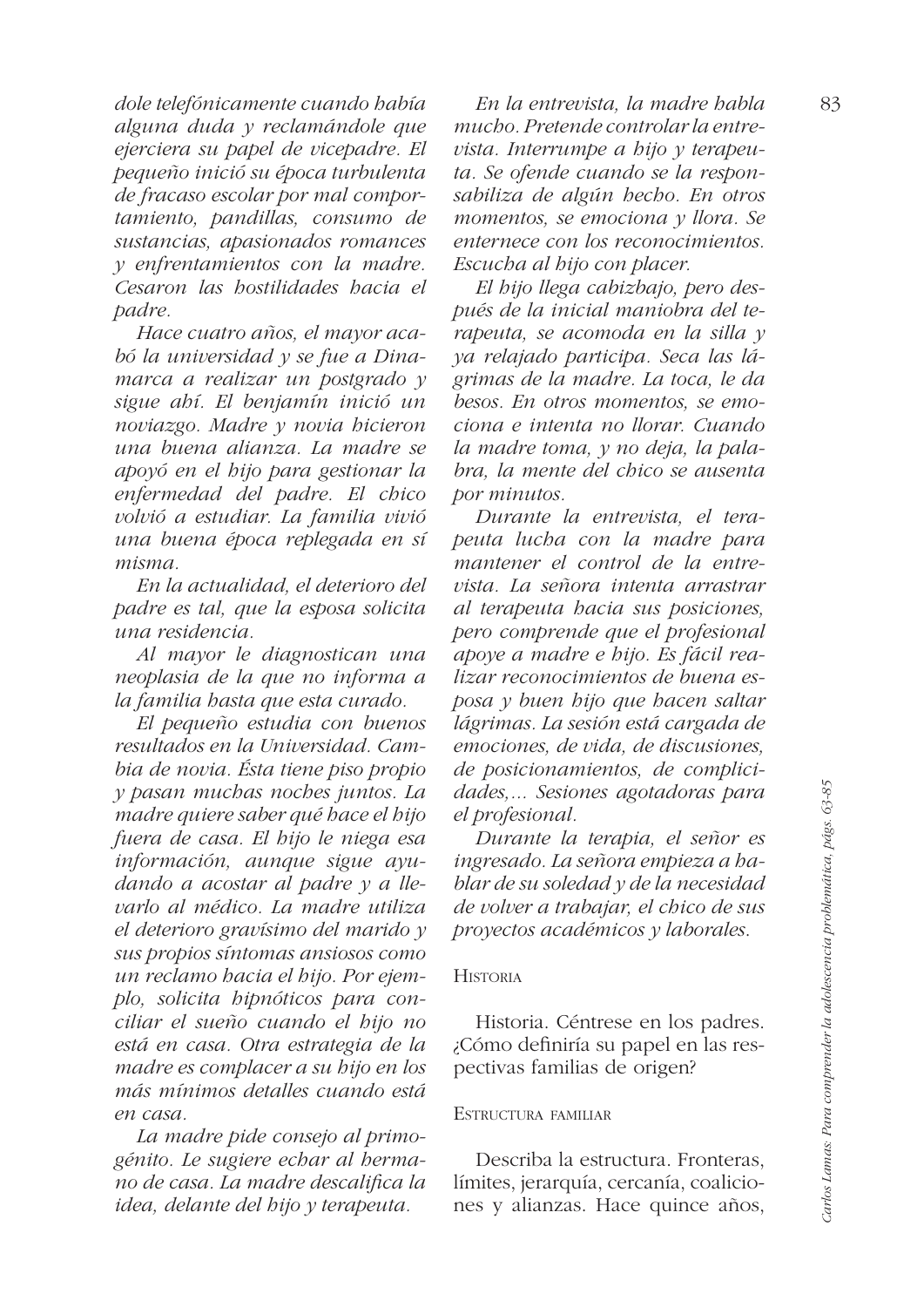antes del inicio de la enfermedad. 84 Hace diez años, con la eclosión de la enfermedad. Hace seis años, en la adolescencia del chico. Hace cuatro años, con la aparición de la novia; y en la actualidad.

CONYUGALIDAD Y PARENTALIDAD

¿Conyugalidad y parentalidad, cómo se interrelacionan en este caso? ¿Qué efecto tiene sobre los chicos?

¿Cómo relaciona la anterior respuesta con las familias de origen de los padres?

¿Cómo afecta la enfermedad y la reorganización familiar a estas dos variables?

**INDIVIDUAL** 

Redefinición de las agresiones al padre a los 7 años.

Redefinición del fracaso escolar,

pandillas, consumo de sustancias, enfrentamientos con la madre en la adolescencia

Redefinición de la vuelta a casa al finalizar la adolescencia.

Redefinición de la conducta del chico, en la actualidad

**SOCIAL** 

Relaciones con el exterior

**BIOLOGÍA** 

¿Cómo afecta la biología a esta familia? ¿Cómo se utilizan los síntomas?

# **INTERVENCIONES**

¿Qué hace el terapeuta para que el chico se sienta a gusto en la sala, a la que entró cabizbajo?

¿Con qué maniobra el chico se emociona y llora?

# Bibliografía

Barudy, J. (1997), El dolor invisible de la infancia Ed. Paidós. Barcelona. Cancrini, L. et al. (1996), La caja de Pandora. L., Ed. Paidós. Barcelona.

Cancrini et al. (1997) «Las familias multiproblemáticas». L., (en «La intervención sistémica en los servicios sociales ante la familia multiproblemática». compiladores Coletti y Linares), Ed. Paidós Barcelona,

Cirillo, S. et al. (1991) Niños maltratados Ed. Paidós, Barcelona.

Cirillo, S. et al. (1994) L'assistente sociale ruba i bambini?. Ed. Raffaello Cortina. Milano.

Cirillo, S. (2005) Cattivi genitori Ed. Raffaello Cortina. Milano.

Crittenden. P. M., Ed (2002), Nuevas implicaciones clínicas de la teoría del apego. Promolibro. Valencia.

Fishman, H. Ch. (1988) «La familia como fuga» en El cambio familiar: Desarrollo de modelos, coord. por H. Ch. Fishman y B. L. Rosman, Ed. Gedisa. Buenos Aires.

Fishman, H. Ch., (1990), Tratamiento de adolescentes con problemas. Un enfoque de terapia familiar. Ed. Paidós.

Imber-Black, E. (2000) Familias y sistemas amplios, Ed. Amorrotu, Buenos Aires.

Kornblit, A. (1996) Somática familiar Ed. Gedisa. Barcelona.

Lamas, C. (1997) «Los primeros contactos» en La intervención sistémica en